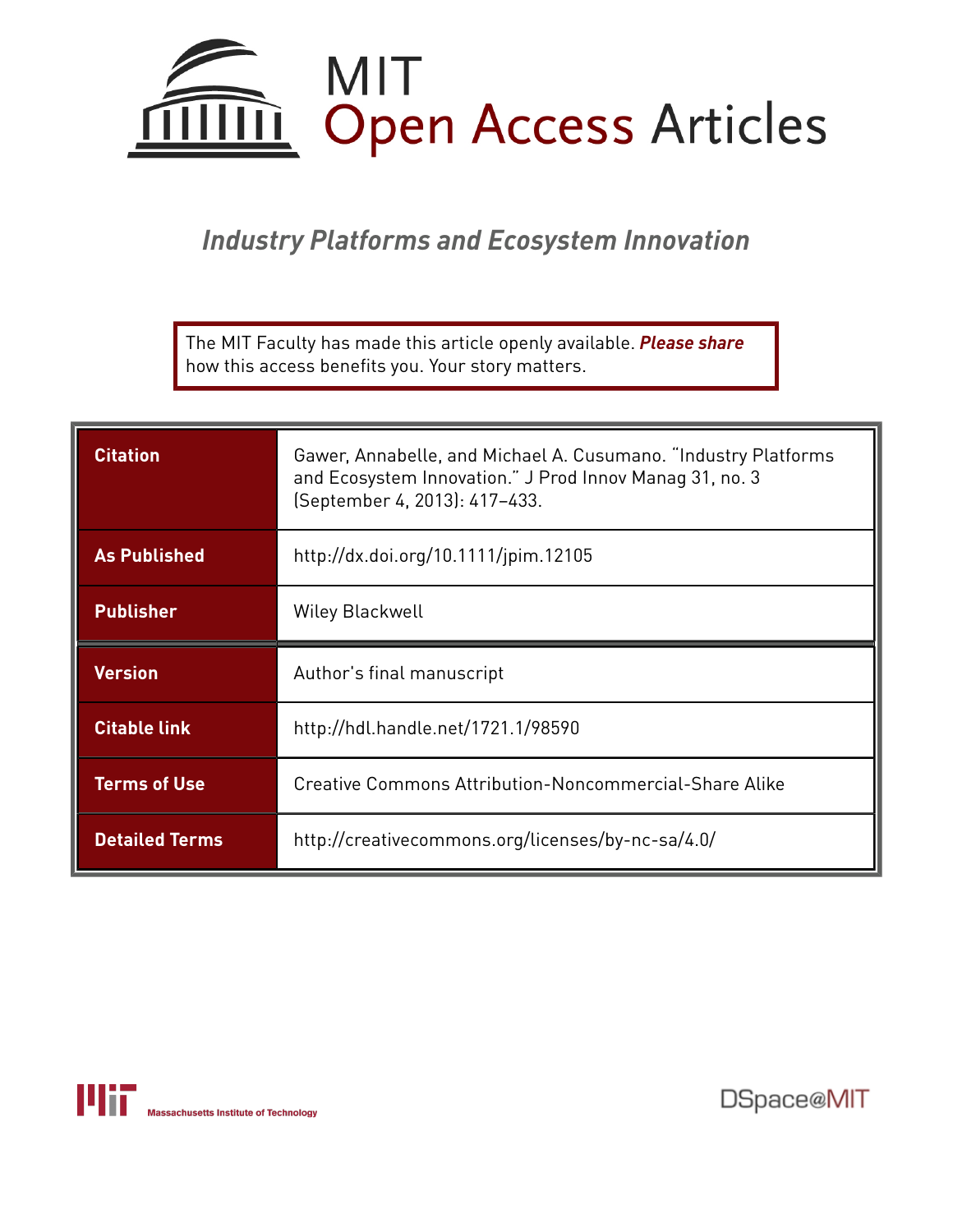

Paper to be presented at the DRUID 2012

on

June 19 to June 21

at

CBS, Copenhagen, Denmark,

# **Industry Platforms and Ecosystem Innovation**

**Annabelle Gawer** Imperial College London Imperial College Business School a.gawer@imperial.ac.uk

**Michael Cusumano** MIT Sloan School of Management cusumano@mit.edu

# **Abstract**

<span id="page-1-0"></span>This article discusses how externally focused ?industry platforms? affect innovation. First, we define the term ?platform? and discuss why this concept is important. Second, we provide an overview of the relevant literature in order to clarify differences in the types of platforms and associated economic and strategic concepts. Third, we review the case of Intel and other examples to illustrate the range of technological, strategic, and business challenges that platform leaders and their competitors face as markets and technologies evolve. Finally, we identify practices associated with effective platform leadership and avenues for future research to deepen our understanding of this phenomenon.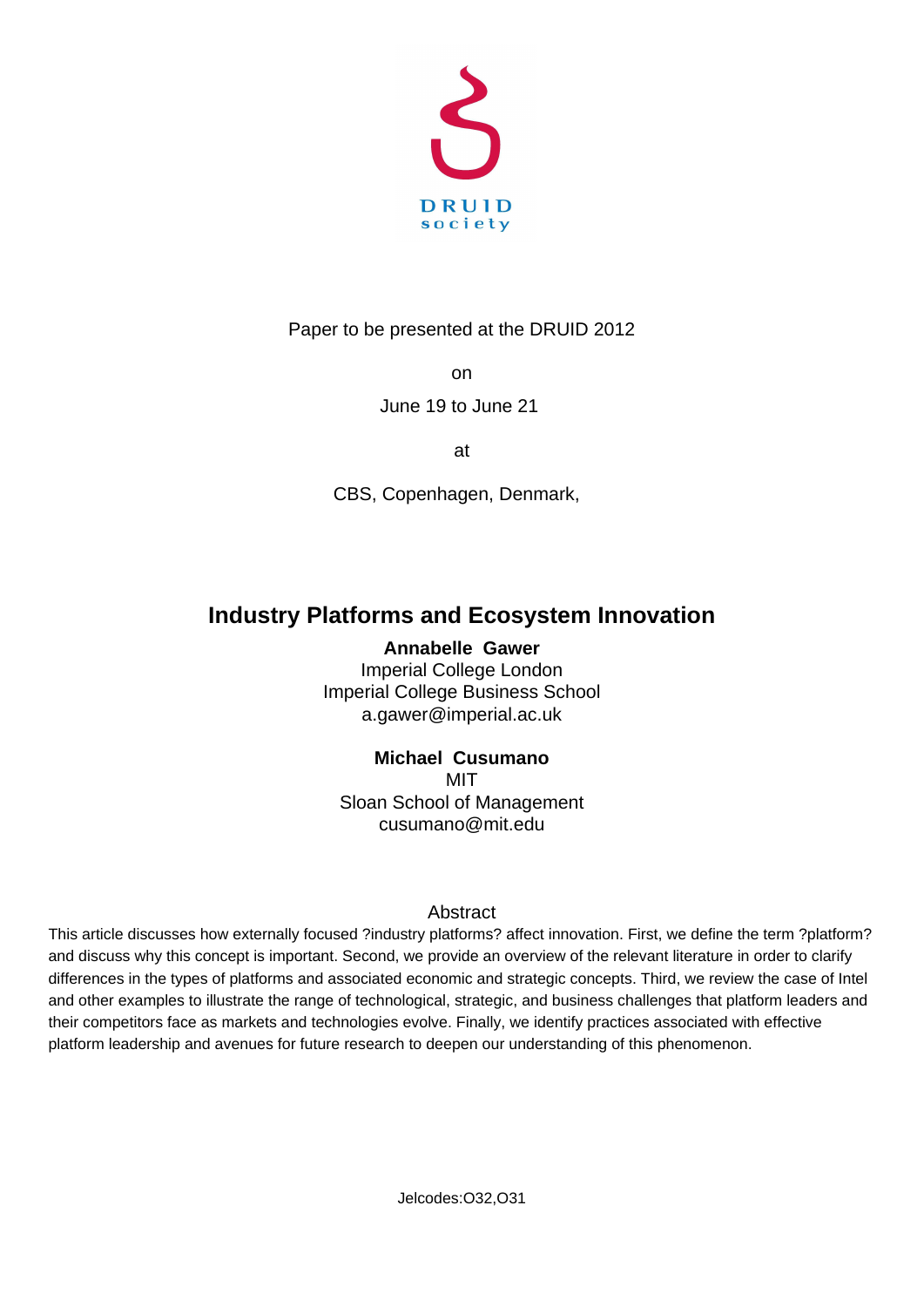This article discusses how externally focused "industry platforms" affect innovation. First, we define the term "platform" and discuss why this concept is important. Second, we provide an overview of the relevant literature in order to clarify differences in the types of platforms and associated economic and strategic concepts. Third, we review the case of Intel and other examples to illustrate the range of technological, strategic, and business challenges that platform leaders and their competitors face as markets and technologies evolve. Finally, we identify practices associated with effective platform leadership and avenues for future research to deepen our understanding of this phenomenon.

#### **Platform Definitions and Distinctions**

<u>.</u>

What managers and researchers refer to as "platforms" exist in a variety of industries, especially in high-tech businesses driven by information technology. Microsoft, Apple, Google, Intel, Cisco, ARM, Qualcomm, EMC, and hundreds if not thousands of other firms, small and large, build hardware and software products as well as applications, and provide a variety of services, for computers, cell phones, and consumer electronics devices that in one form or another serve as industry platforms. All these firms and their partners participate in what we can call platform-based "ecosystem" innovation (Moore, 1996; Iansiti and Levien, 2004). Platforms are also often associated with "network effects": that is, the more users who adopt the platform, the more valuable the platform becomes to the owner and to the users because of growing access to the network of users and often a set of complementary innovations. As we will discuss later, moreover, there are increasing incentives for more firms and users to adopt the platform and join the ecosystem as more users and complementors join. [1](#page-1-0)

Industry platforms and associated innovations, as well as platforms on top of or embedded within other platforms (such as microprocessors embedded within personal computers or smart phones that access the Internet, on top of which search engines such as Google and social media networks such as Facebook exist, and on top of which applications operate, etc.) have become increasingly pervasive in our everyday lives. Not surprisingly, several distinct academic literatures have studied this phenomenon. The term platform has become nearly ubiquitous, appearing in the new product development and operations

<span id="page-2-0"></span><sup>&</sup>lt;sup>1</sup> We use the term "complementor" in the sense defined by Brandenburger and Nalebuff (1996), as a short-hand for "the developer of a complementary product" where two products are complements if greater sales of one increase demand for the other. Formally, A and B are complements if the valuation by consumers of A and B together is greater than the sum of the valuation of A alone and of B alone.  $V_{a+b} = (1 + \delta) (V_a + V_b)$ ,  $\delta > 0$ .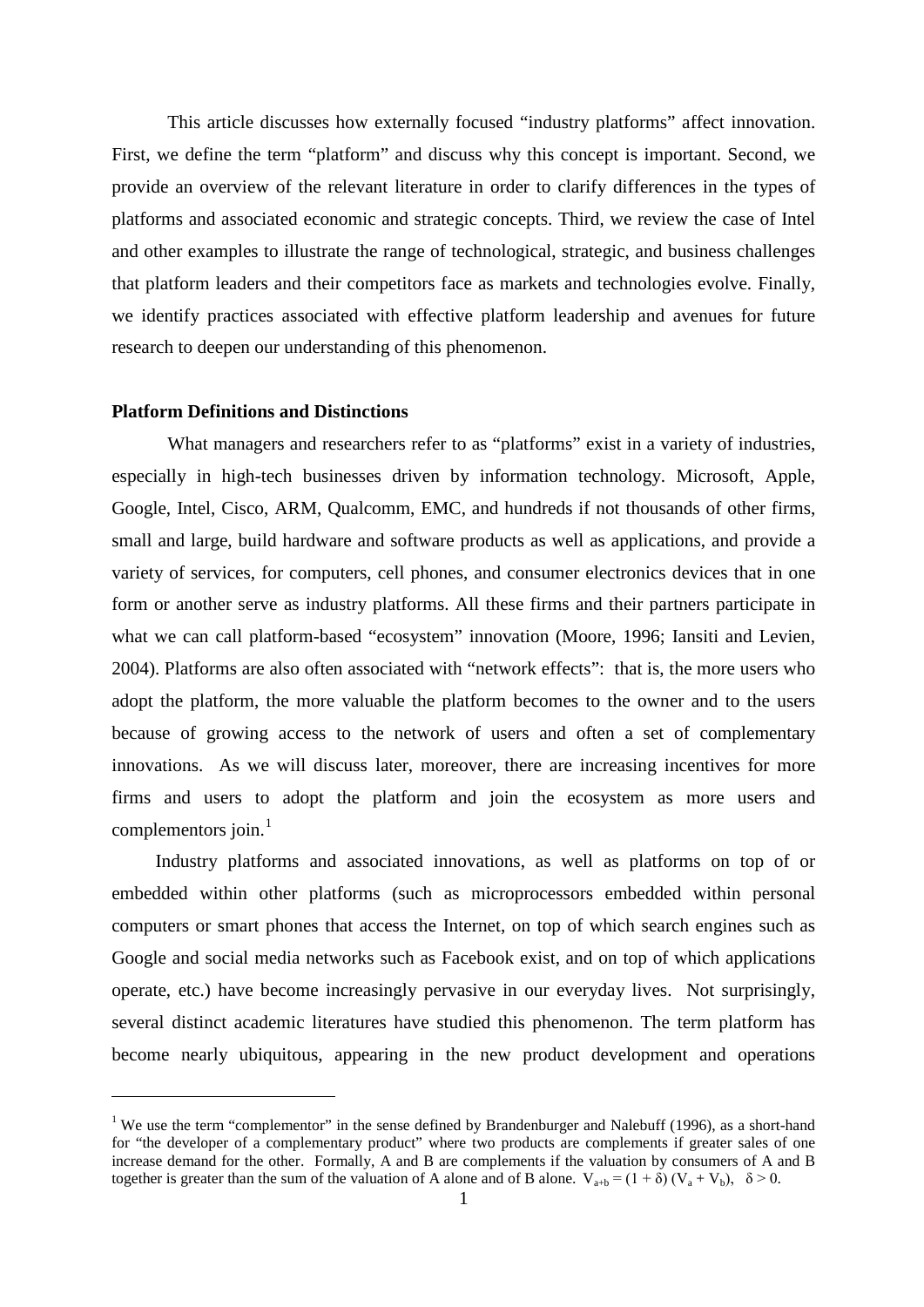management field (Meyer and Lehnerd, 1997; Cusumano and Nobeoka, 1998; Simpson *et al.*, 2005); in technology strategy (Gawer and Cusumano, 2002 and 2008, Eisenmann, Parker and Van Alstyne, 2006); and in industrial economics (Rochet and Tirole, 2003; Evans, 2003; Armstrong, 2006). But our analysis of a wide range of industry examples suggests that there are two predominant forms of platforms: internal or company-specific platforms, and external or industry-wide platforms.

In this paper, we define internal (company or product) platforms as a set of assets organized in a common structure from which a company can efficiently develop and produce a stream of derivative products (Meyer and Lehnerd, 1997; Muffato and Roveda, 2002). We define external (industry) platforms as products, services or technologies that are similar to the former but provide the foundation upon which outside firms (organized as a 'business ecosystem') can develop their own complementary products, technologies, or services (Gawer and Cusumano, 2002; Gawer, 2009a). These are high-level definitions, and it is instructive to see how researchers have treated the distinctions between these two types of platforms at a more detailed level.

### **Research on Internal and External Platforms[2](#page-2-0)**

#### *Internal Platforms*

<u>.</u>

The first popular usage of the term platform seems to have been in the context of new product development and incremental innovation around reusable components or technologies. We refer to these as internal platforms in that a firm, either working by itself or with suppliers, can build a family of related products or sets of new features by deploying these components. Wheelwright and Clark (1992), for example, describe how "product platforms" can meet the needs of different customers simply by modifying, adding, or subtracting different features. McGrath (1995), Meyer and Lehnerd (1997), Cusumano and Nobeoka (1998), Krishman and Gupta (2001), and Muffatto and Roveda, (2002) all define platforms as a set of subsystems and interfaces that form a common structure from which a company can efficiently develop and produce a family of automobile products or consumer electronics devices. Robertson and Ulrich (1998) propose an even broader definition, viewing platforms as the collection of assets (*i.e.*, components, processes, knowledge, people and relationships) that a set of products share. In the marketing literature, Sawhney (1998) even suggests that managers

<sup>&</sup>lt;sup>2</sup> This section follows Gawer (2009a) ["Platform Dynamics and Strategies: from Products to Services"].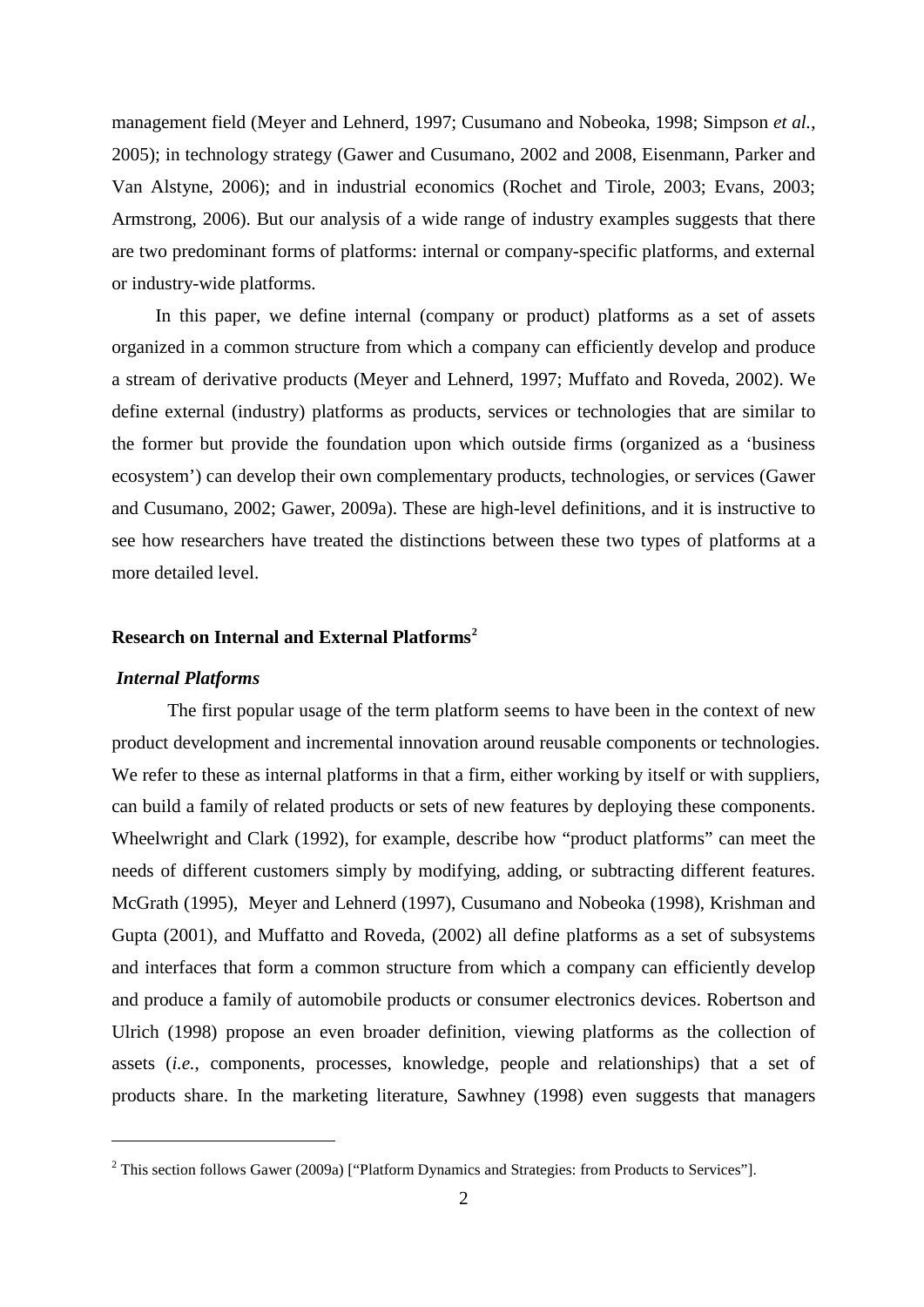should move from "portfolio thinking" to "platform thinking," which he defines as understanding the common strands that tie the firm's offerings, markets, and processes together, and exploit these commonalities to create leveraged growth and variety.

These literatures have identified, with a large degree of consensus, several potential benefits of internal platforms: savings in fixed costs; efficiency gains in product development through the reuse of common parts and "modular" designs, in particular, the ability to produce a large number of derivative products with limited resources; and flexibility in product feature design. One key objective of platform-based new product development seems to be the ability to increase product variety and meet diverse customer requirements, business needs, and technical advancements while maintaining economies of scale and scope within manufacturing processes – an approach also associated with "mass customisation" (Pine, 1993).

The empirical evidence indicates that, in practice, companies have successfully used product platforms to control high production and inventory costs, as well as reduce time to market. Most of the early research is about durable goods, whose production processes involve manufacturing, such as in the automotive, aircraft, equipment manufacturing, and consumer electronics sectors. Companies frequently associated with module-based product development and families of products derived from common internal platforms include Sony, Hewlett-Packard, NDC (Nippon Denso), Boeing, Honda, Rolls Royce, and Black & Decker (Sanderson and Uzumeri, 1997; Feitzinger and Lee, 1997; Whitney, 1993; Lehnerd, 1987; Rothwell and Gardiner, 1990; Sabbagh, 1996; Reichtin and Kranz, 2003; Simpson et al., 2005).

Researchers have also identified a few fundamental design principles or 'design rules' that appear to operate in internal product platforms, in particular the stability of the system architecture, and the systematic or planned reuse of modular components (Baldwin and Clark, 2000; Baldwin and Woodward, 2009). We can see as well a fundamental trade-off couched in terms of functionality and performance: the optimization of any particular subsystem may result in the sub-optimization of the overall system (Meyer and Lehnerd, 1997). In this sense, internal platforms may promote only incremental innovation or constrain some types of innovation – a theme that we will return to later in this article.

We should also mention the concept of a "supply-chain platform," although we see this as a special case of internal platform, Here, a set of firms follow specific guidelines to supply intermediate products or components to the platform leader or the final product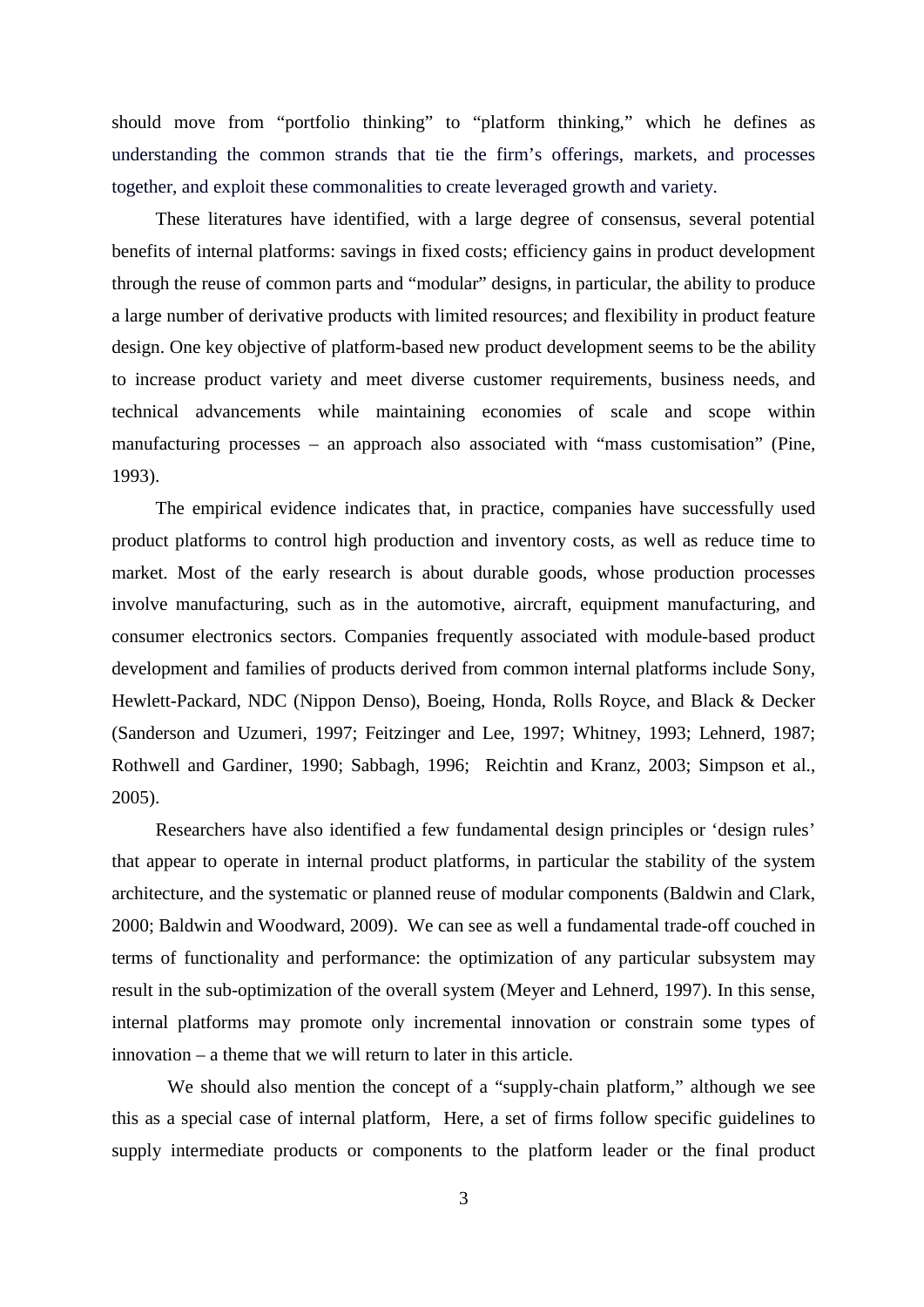assembler. The objective of these platforms is also to improve efficiency and reduce cost such as by the systematic reuse of modular components. Major potential benefits are that a firm with access to a platform supply chain can tap into external capabilities to find more innovative or less expensive components and technologies. At the same time, a firm may have less control over the components and technology, which can have its own negative consequences. Supply chain platforms are common in assembly industries, such as consumer electronics, computers, and automobiles (Tierney et al., 2000; Bremner et al., 2004; Szczesny, 2003; Sako, 2003, 2009; Zirpoli and Becker, 2008; Zirpoli and Caputo, 2002; Brusoni, 2005; Brusoni and Prencipe, 2006). We can also link this literature to other research on sharing modules across firms (Staudenmayer, Tripsas and Tucci, 2005), limits of modularity as a design strategy (Brusoni and Prencipe, 2001), and industry architecture or structure (Jacobides, Knudsen and Augier, 2006; Pisano and Teece, 2007). But the research suggests that a key distinction between supply chains and industry platforms is that, in the case of industry platforms, the firms developing the complementary innovations – such as applications for Windows or the Apple App Store – do not necessarily buy from or sell to each other. Nor are they usually part of the same supply chain or share patterns of cross-ownership, such as Toyota does with its major component suppliers.

#### *External Platforms*

We have defined external or industry platforms, the main subject of this paper, as products, services or technologies developed by one or more firms, and which serve as foundations upon which a larger number of firms can build further complementary innovations, in the form of specific products, related services or component technologies. There is a similarity to internal platforms in that industry platforms provide a foundation of common components or technologies, but they differ in that this foundation is "open" to outside firms. The degree of openness can vary on a number of dimensions – such as level of access to information on interfaces to link to the platform or utilize its capabilities, the type of rules governing use of the platform, or cost of access (as in patent or licensing fees). In general, despite different degrees of openness, various products and technologies serve as industry platforms: the Microsoft Windows and Linux operating systems; Intel and ARM microprocessors; Apple's iPod, iPhone, and iPad along with the iOS operating system and iTunes and the Apple App Store; Google's Internet search engine and Android operating system for smart phones, social networking sites such as Facebook, LinkedIn, and Twitter;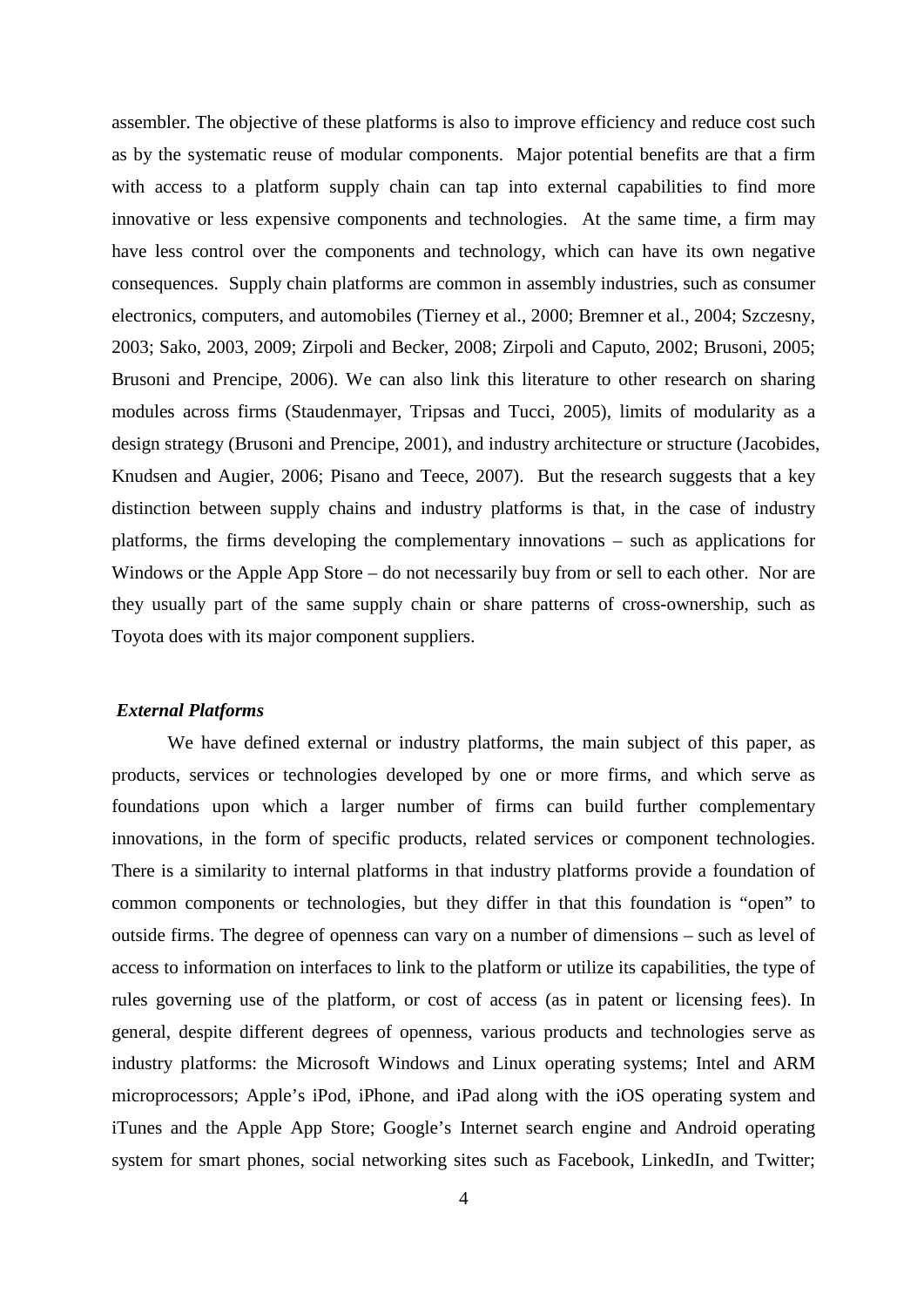video-game consoles; and even the Internet itself. We can even view payment technologies, ranging from credit and debit cards to micropayment schemes, as platforms that enable financial transactions.

Early research on industry platforms and their innovation ecosystems generally focused on computing, telecommunications, and other information-technology intensive industries. For example, Bresnahan and Greenstein (1999), in their study of the computer industry, analyzed platforms as a bundle of standard components around which buyers and sellers coordinated their efforts. West (2003) defined a computer platform as an architecture of related standards that allowed modular substitution of complementary assets such as software and peripheral hardware. Iansiti and Levin (2004) called a 'keystone firm' the equivalent of what Gawer and Cusumano (2002, 2008) referred to as a platform leader, that is a firm that drives industrywide innovation for an evolving system of separately developed components. Gawer and Henderson (2007) described a product as a platform when it is one component or subsystem of an evolving technological system, when it is strongly functionally interdependent with most of the other components of this system, and when end-user demand is for the overall system, so that there is no demand for components when they are isolated from the overall system.

 Taken together, these studies suggest several generalizations with regard to how industry platforms affect competitive dynamics as well as innovation at the ecosystem level. Positions of industrial leadership are often contested and lost when industry platforms emerge, as the balance of power between assemblers and component-makers changes. And, at the same time, industry platforms tend to facilitate and increase the degree of innovation on complementary products and services. The more innovation there is on complements, the more value it creates for the platform and its users via network effects, creating a cumulative advantage for existing platforms: As they grow, they become harder to dislodge by rivals or new entrants, the growing number of complements acting like a barrier to entry. The rise of industry platforms raises complex social welfare questions regarding the trade-offs between the social benefits of platform-compatible innovation, versus the potentially negative effects of preventing competition on overall systems.

The design principles or "design rules" of industry platforms also overlap somewhat with those for internal and supply-chain platforms. In particular, the stability of the platform architecture is still essential. However, there are important differences. In contrast to what happens for internal and supply-chain platforms, in industry platforms, the logic of design is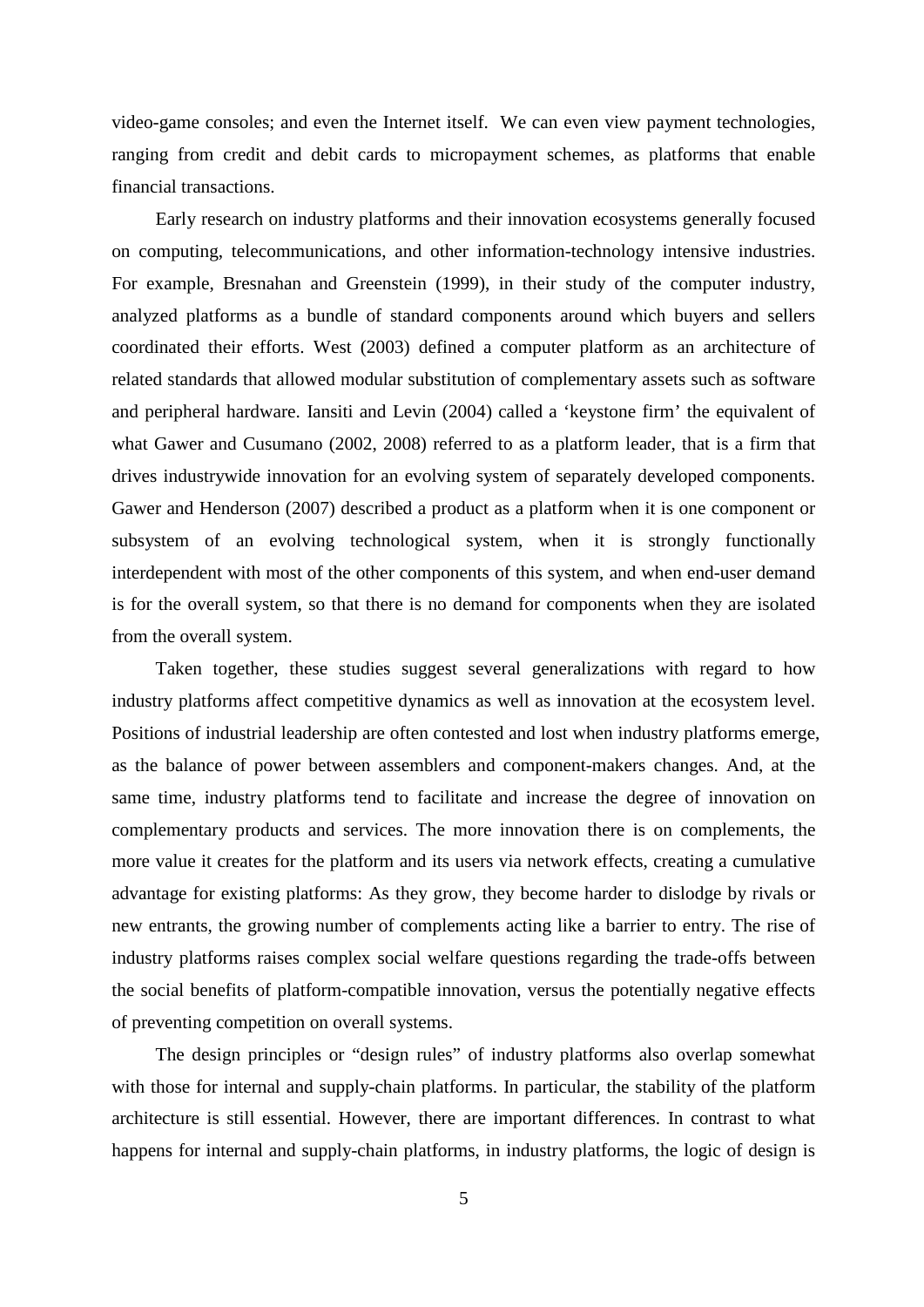inverted. Instead of a firm being a "master designer" or assembler, here, we start with a core component that is part of an encompassing modular structure, and the final result of the assembly is either unknown *ex ante*, or incomplete. In fact, in industry platforms, the end-use of the end-product or service is not fully pre-determined. This creates unprecedented scope for innovation on complementary products, services and technologies. The situation simultaneously evokes the fundamental question of how incentives (for third-parties) to innovate can be embedded in the design of the platform. This leads to another design rule for industry platforms: The interfaces around the platform must be sufficiently "open" to allow outside firms to "plug in" complements as well as innovate on these complements and make money from their investments. This resonates well with research by Chesbrough (2003) and others (von Hippel, 2005) on open innovation. However, recent research on platforms, by highlighting the complex trade-offs between "open" and "closed" (Eisenmann, Parker and Van Alstyne, 2009; Greenstein, 2009; Schilling, 2009; Gawer and Cusumano, 2008), suggest that while opening up interfaces will increase complementors' incentives to innovate, it is important to preserve as proprietary some source of revenue and profit. It therefore adds a more subtle take on the literature on open innovation that had extolled the benefits of opening interfaces.

There are also specific strategic questions that arise in the context of industry platforms. For example, Gawer and Cusumano (2008) argue that not all products, services or technologies can become industry platforms. To perform this industry-wide role and convince other firms to adopt the platform as their own, the platform must (1) perform a *function* that is essential to a broader technological system, and (2) solve a *business* problem for many firms and users in the industry. While necessary, these conditions alone are not sufficient to help firms transform their products, technologies or services into industry platforms, nor indicate how platform leaders can stimulate complementary innovations by other firms, including some competitors, while simultaneously taking advantage of owning the platform.

One particular challenge for innovation dynamics is that platform leaders and competitors must navigate a complex strategic landscape where both competition and collaboration occur, sometimes among the same actors. For example, as a technology evolves, platform owners often face the opportunity to extend the scope of their platform and integrate into complementary markets. This creates disincentives for complementors to invest in innovation in these complementary markets. For example, Farrell and Katz (2000) identified the difficulty for platform owners to commit not to squeeze the profit margins of their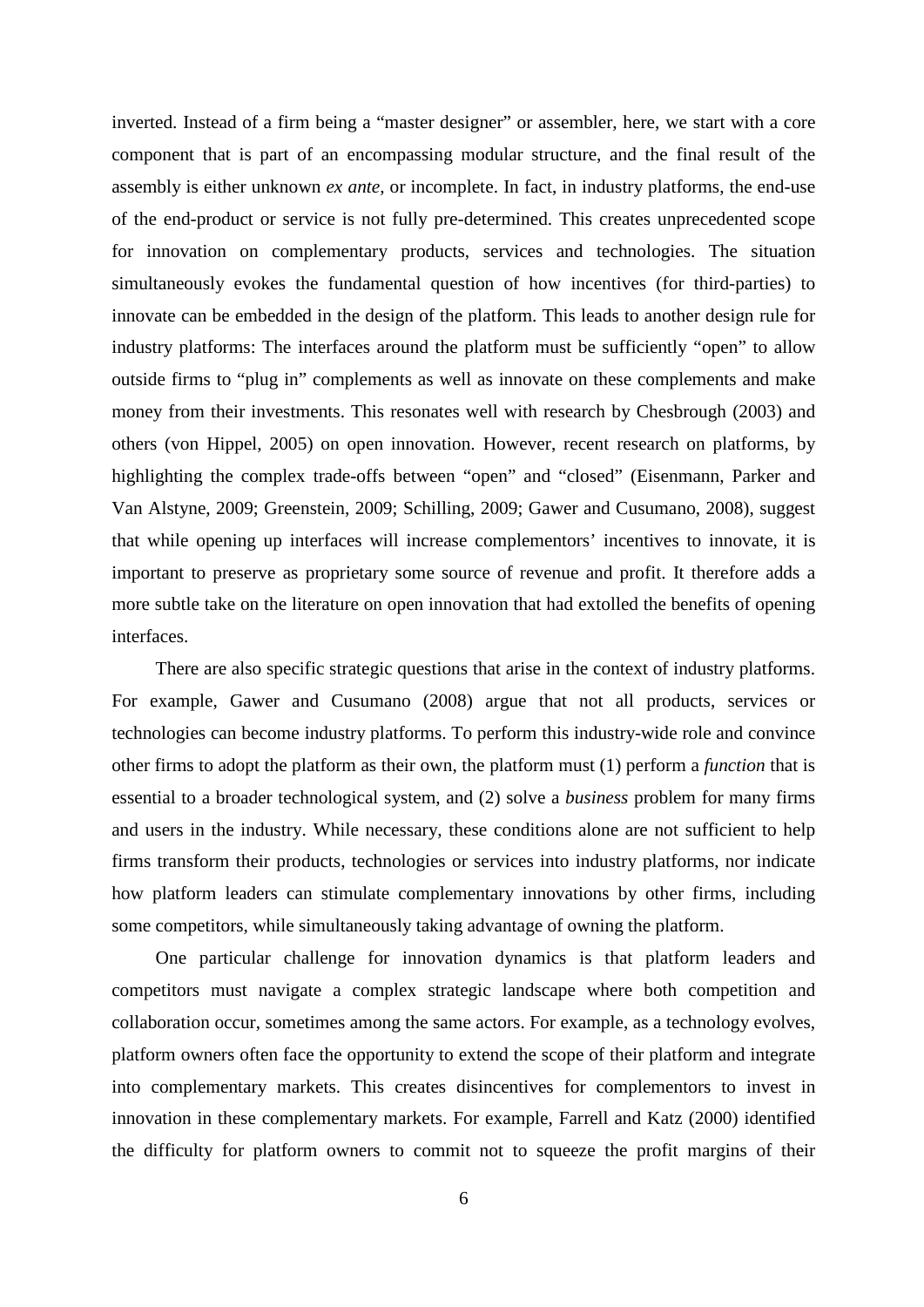complementors. Gawer and Henderson (2007) show how Intel's careful selection of which complementary markets to enter (the connectors) while giving away corresponding intellectual property allowed the firm to push forward the platform/applications interface, thereby retaining control of the architecture, while renewing incentives for complementors to innovate "on top of" the newly extended platform. Another challenge is that, as technology is constantly evolving, the business decisions and the technology or design decisions have to be taken in a coherent manner. This is difficult to achieve since these decisions are often made by different teams within the organization. Hence, to make the whole greater than the sum of the parts, as in Gawer and Cusumano (2002), we can see the need in many complex systems industries for one firm or a small group of firms to act as a "platform leader".

#### *Network Effects and Multi-Sided Markets*

But perhaps the most critical distinguishing feature of an industry platform compared to an internal company platform or supply chain is the potential creation of network effects. As mentioned earlier, these are positive feedback loops that can grow at exponentially increasing rates as adoption of the platform and the complements rise. The network effects can be very powerful, especially when they are "direct" (sometimes called "same-side") between the platform and the user of the complementary innovation and reinforced by a technical compatibility or interface standard that makes using multiple platforms ("multi-homing") difficult or costly. For example, Windows applications or Apple iPhone applications only work on compatible devices. Or Facebook users can only view profiles of friends and family within their groups. The network effects can also be "indirect" or "cross-side," and sometimes these are very powerful as well. These occur when, for example, advertisers become attracted to the Google search engine because of the large number of users. Companies can also innovate in business models and find ways of charging different sides of the market to make money from their platform or from complements and different kinds of transactions or advertising (Eisenmann, Parker and Van Alstyne, 2006).

There may be some limits to these effects, however. Boudreau (forthcoming), in a study of ecosystems for mobile computing and communications platforms, has found that, while there is a positive feedback loop to the number of complementors, this positive impact does not perpetuate itself ad infinitum. Too many complementors at some point seem to discourage additional firms from making the investment to join the ecosystem.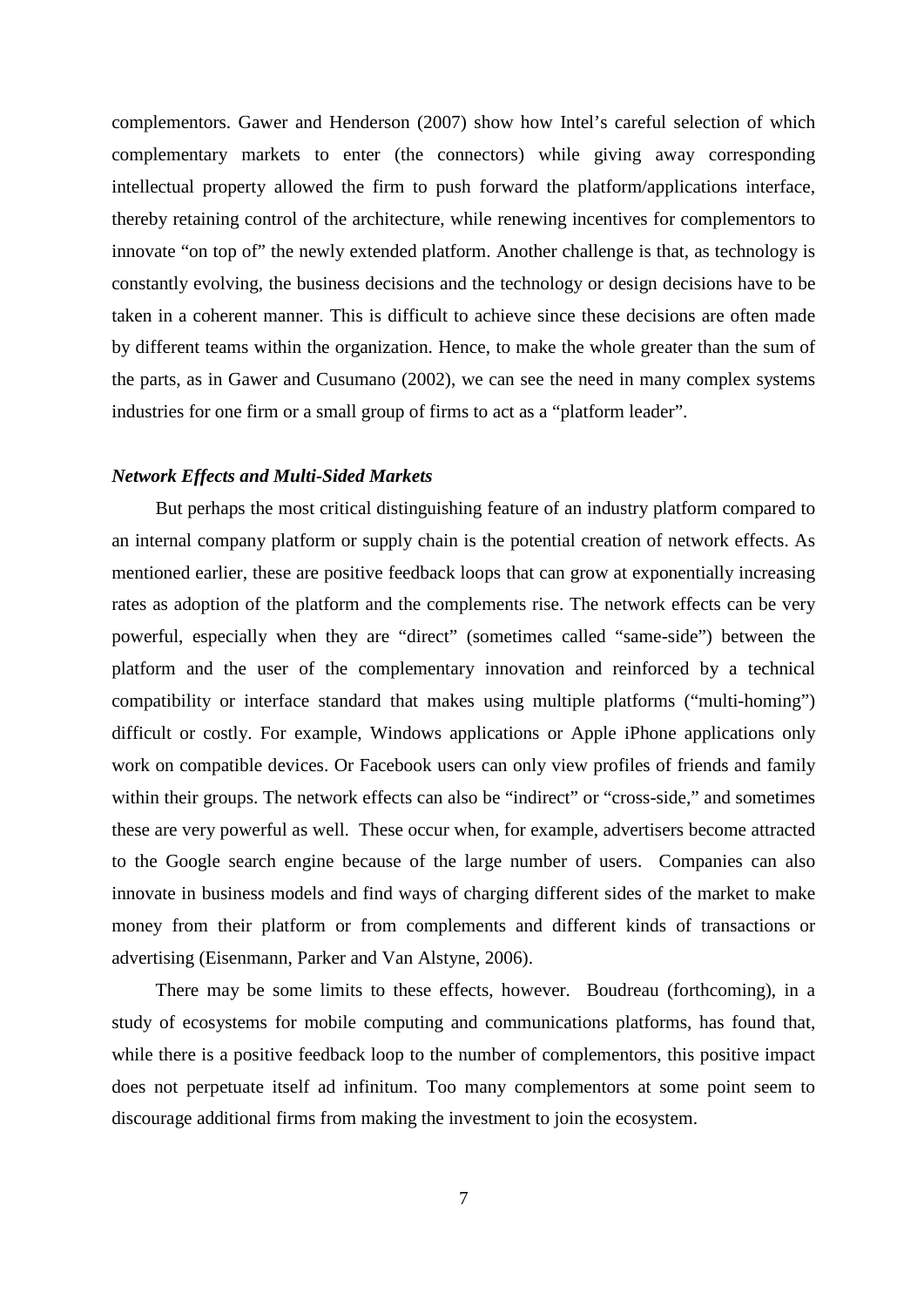In parallel with the strategy literature, some researchers in industrial organization economics have begun using the term platform to denote markets with two or more sides, and potentially with network effects that cross different sides. Such a "multi-sided market" provides goods or services to several distinct groups of customers, all of whom need each other in some way and rely on the platform to mediate their transactions (Evans, 2003; Rochet and Tirole, 2003 and 2006). While the concept of a multi-sided market can sometimes apply to supply-chain platforms as well as industry platforms, it does not entirely conform to either category. But there are important similarities between industry platforms and multi-sided markets. Among the similarities are the existence of indirect network effects that arise between two different sides of a market when customer groups must be affiliated with the platform in order to be able to interact or transact with one another (Armstrong, 2006; Caillaud and Jullien, 2003; Evans, 2003, Hagiu, 2006; Rochet and Tirole, 2003 and 2006). At the same time, though, not all multi-sided markets are industry platforms as we describe them in this paper. Double-sided markets where the role of the platform is purely to facilitate exchange or trade, without the possibility for other players to innovate on complementary markets, seem to belong to the supply-chain category. A multi-sided market that stimulates external innovation could be regarded as an industry platform. However, while all industry platforms function in this way, not all multi-sided markets do. For example, dating bars and web sites, a common example used in the literature, can certainly be seen as double-sided markets since they facilitate transactions between two distinct groups of customers. But there need not be a market for complementary innovations facilitated by the existence of the platform.

<span id="page-9-0"></span>The emerging literature on double-sided markets (Rochet and Tirole, 2003 and 2006; Armstrong, 2006; Caillaud and Jullien, 2003; Evans, 2003) helps us understand the "chickenand-egg problem" of how to encourage access to a platform for distinct groups of buyers or sellers. But, the literature also has some significant limitations from the perspective of platform research. For example, it takes for granted the existence of the markets that transact through the platform. With the notable exceptions of Parker and Van Alstyne (2005) and Hagiu (2007a and 2007b), this literature has delivered only limited insight into *why* such platforms come into existence in the first place: the drivers of platform emergence and evolution. Most papers focus on pricing as the key to encouraging access and adoption. In a welcome development, however, Evans (2009) focuses on start-up platform strategies, while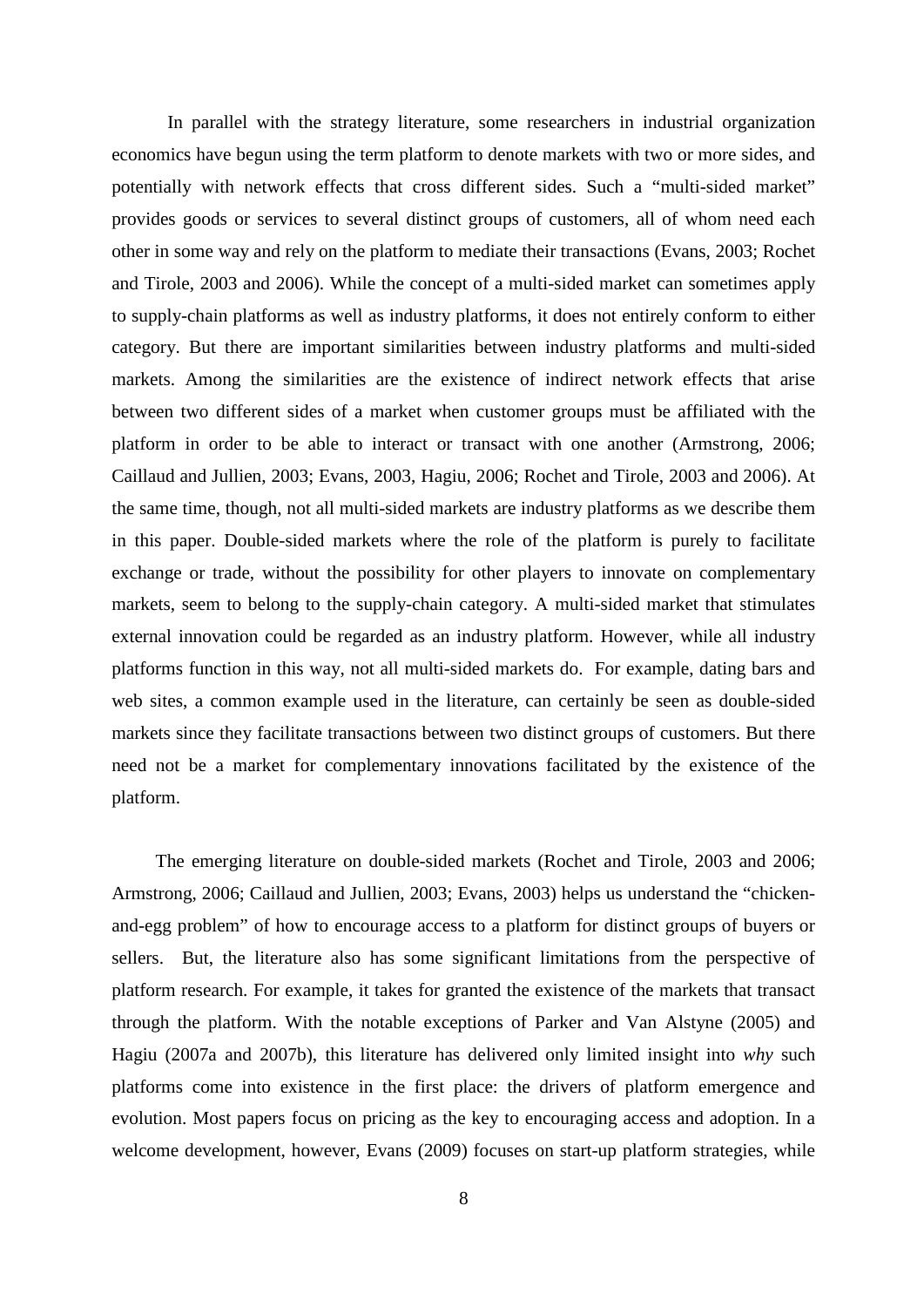Hagiu (2007b), Eisenmann et al. (2009), and Boudreau and Hagiu (2009) focus on the importance of non-price mechanisms for the governance of platform ecosystems. They suggest, in accordance with Gawer and Cusumano (2002), that pricing alone cannot be the answer to the inevitable strategic questions of platform dynamics, such as how to share risks among members of an ecosystem. These papers take the double-sided (or multi-sided) literature to the next level and bridge the strategy and product design literature as well as the industrial organization economics literature.

#### **Platform Leadership and the Case of Intel**

<u>.</u>

Platform leaders find themselves in both a laudable and difficult strategic situation: They are central players in an ecosystem but highly dependent on innovations and investments from other firms. Far from remaining passively impacted by the decisions of others, however, the evidence suggests that platform leaders have a variety of strategic alternatives they can use to influence the direction of innovation in complementary products by third parties. Platform leaders, therefore, are organizations that manage to successfully establish their product, service, or technology, as an industry platform and rise to a position where they can influence the trajectory of the overall technological and business system of which the platform is a core element. When done properly, these firms can also derive an architectural advantage from their relatively central positions.

At the same time, platform leaders generally want to maintain or increase competition among complementors, thereby maintaining their bargaining power over complementors. Platform leadership is therefore always accompanied by some degree of architectural control (Schilling, 2009) as well as interdependence. The momentum created by the network effects between the platform and its complementary products or services, can often erect a barrier to entry for potential platform competitors.

It follows that establishing an industry platform requires more than technical efforts and astute decisions about design and architecture to facilitate complementary innovations. Platform leaders must also strive to establish a set of business relationships that are mutually beneficial for ecosystem participants and be able to articulate a set of mutually enhancing business models.<sup>[3](#page-9-0)</sup>

<sup>&</sup>lt;sup>3</sup> While platform leaders will often claim that establishing trust between themselves and complementors is essential to their success, recent research (Perrons, 2009) explores in detail the issue of trust in platform leadership and attempts to separate empirically whether the alignment platform leaders obtain from complementors is due to coercion or due to trust.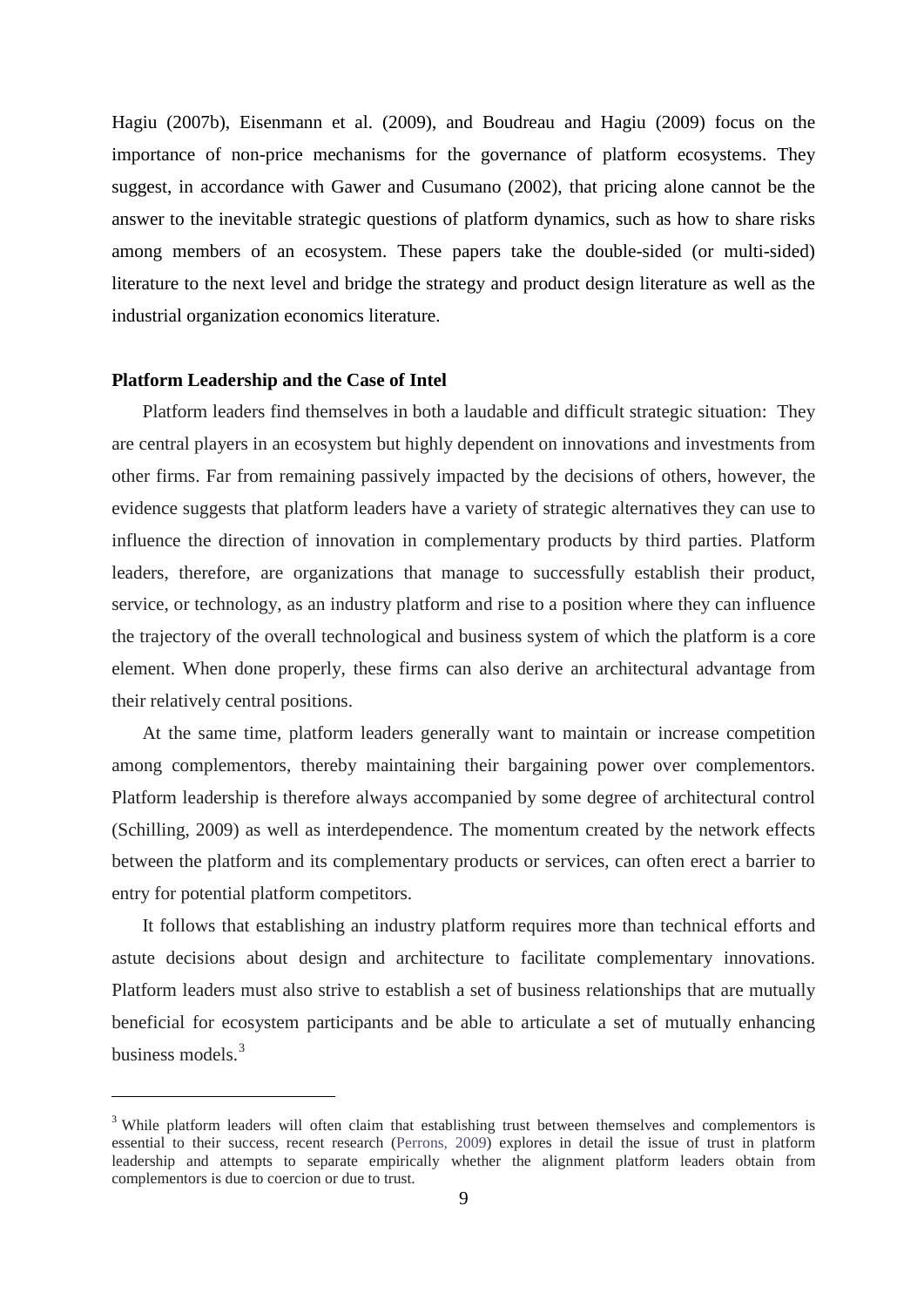Gawer and Cusumano (2002, 2008) have studied several examples of industry platforms and the behaviour of leading companies in those markets. In particular, based on their study of Intel, with comparisons to Microsoft, Cisco, Palm, and NTT DoCoMo, they developed the concept of "platform leadership," along with its associated strategic activities and practices. Their 2002 study in particular describes in detail the key actions Intel took to rise from a simple component maker to supplier within a system architecture that it had not designed, and then to transform itself into a major source of influence over the evolution of the personal computer.

Beginning in the early 1980s, Intel (founded in 1968) has contributed an essential hardware component, the microprocessor, to personal computers, while Microsoft has contributed an essential software component, the operating system, as well as some key applications products such as Office. The PC market grew rapidly during the 1980s and industry leadership shifted from Apple (founded in 1976) to IBM and then to Intel and Microsoft (founded in 1975). But Intel executives, in the early 1990s, began to believe that it would be increasingly difficult to continue growing demand for PCs for at least two reasons: First was an increasingly obsolete PC architecture, which made it difficult to handle new graphical applications or communications functions (remote database access as well as fax and telephony, video conferencing, etc.). Second was the lack of technical leadership to advance the PC "system" – basic hardware and software as well as new applications and connections to peripherals such as printers, cameras, fax machines, scanners, and the like. It is well-known that, when Intel first developed microprocessors for personal computers, it was not the architect of the overall system. Intel entered the market merely as a component supplier to IBM, whose engineers had designed the overall platform. But the aging IBM PC architecture was becoming a problem for Intel in that the system architecture and limitations on available basic software and applications prevented its chips from reaching their maximum performance levels, especially compared to advances in the Macintosh computer (introduced in 1984) and various high-performance work stations using RISC (reduced instruction-set computing) architectures .

<span id="page-11-1"></span><span id="page-11-0"></span>The problem was serious for Intel because what had become its primary business – designing and manufacturing microprocessors for personal computers — was an enormous growth opportunity that requires billions of dollars in investment for each microprocessor generation. Yet the systemic nature of the PC meant that the success of the platform involved many actors that Intel did not control. Many companies (in particular, all the suppliers for this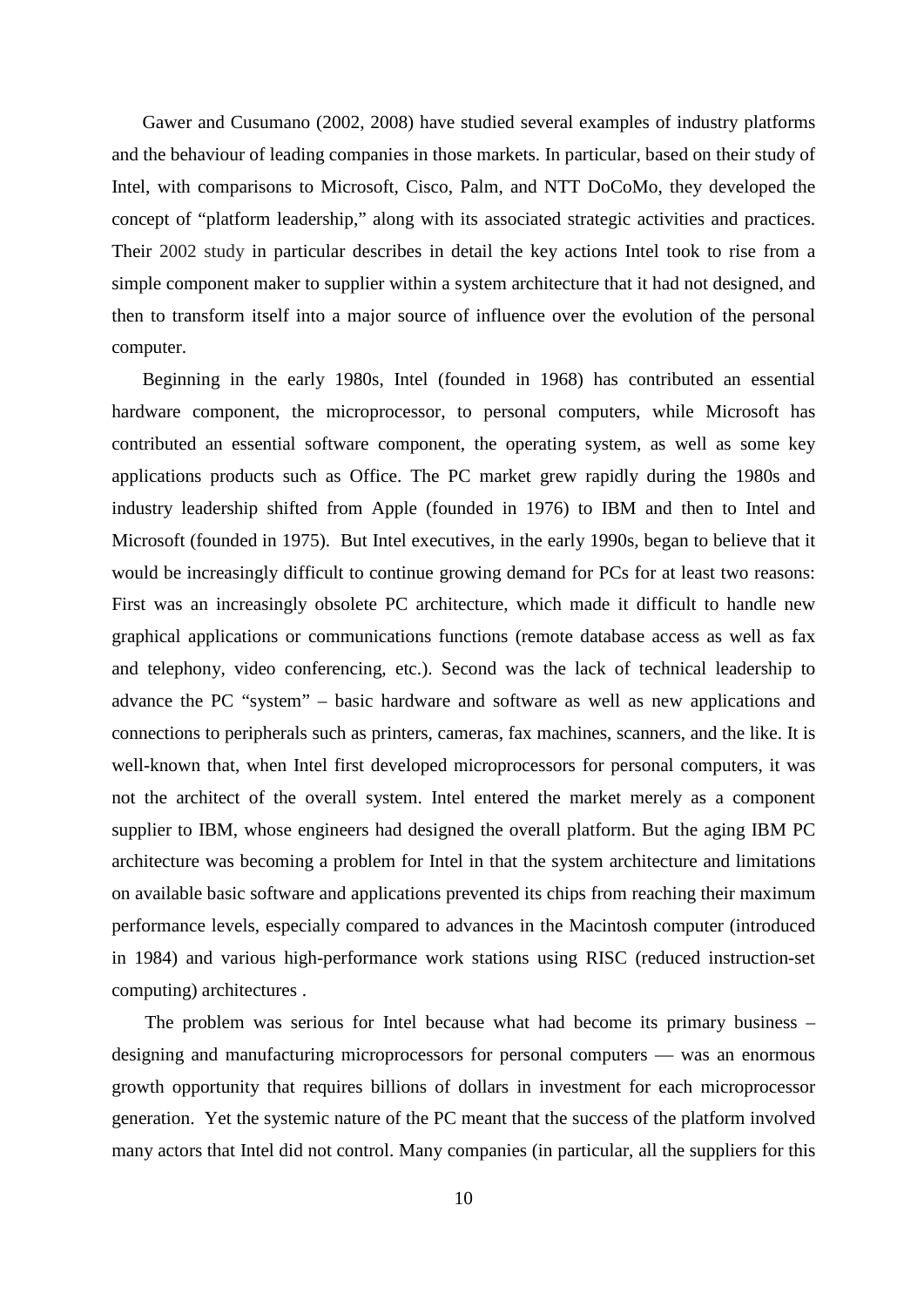architecture) had a stake in the PC design. No single supplier of software or other components (chip sets, screens, keyboards, printers, operating systems or applications) could evolve the overall system by itself, let alone change it significantly.

Therefore, the first problem that Intel faced was that the architecture of the system was becoming obsolete or was less advanced and much more difficult to use than competing computer systems. The second problem was that there did not seem to emerge a leader capable of moving the platform technology forward in a way that was either satisfactory for users or for Intel. Intel executives, led by co-founder and Chairman Gordon Moore, and CEO Andy Grove, were also thinking ahead, to the trajectory of innovation in which they were planning to invest. They intended to develop and commercialise a whole stream of ever more powerful microprocessors frequently and regularly in subsequent years (this investment pattern, where microprocessor power increased on a predictable basis while prices fell came to be known as "Moore's Law"). A solution to the problem of the PC architecture, therefore, from Intel's perspective, had to accommodate management's future vision for the company.

In 1991, Intel executives established a laboratory within the company to address these fundamental technical and strategic challenges. This group would be called the Intel Architecture Lab – or IAL. Grove initiated the creation of IAL by asking Dr. Craig Kinnie, who had had already been involved in previous system-design effort within Intel, to tackle the problem that the PC platform was not moving ahead as fast as Intel would like. Kinnie went on to head the IAL for the next ten years and came to champion IAL's vision – both inside and outside Intel.

Grove wanted the Intel Architecture Lab to become the "architect of the open computer industry."<sup>[4](#page-11-0)</sup> Kinnie recalled how "Dr. Grove concluded that ... we needed to provide *leadership to the industry to cause the platform to evolve more quickly, to get new applications and new uses for the platform… Andy Grove essentially asked me* — his specific words — *to become the architect for the open computer industry, to help the industry figure out how to evolve the platform*. A narrow view of that would be to pretend that I was in a large company like IBM and that all these other companies worked for me and my boss, and that we could work together."<sup>[5](#page-11-1)</sup>

<span id="page-12-0"></span><u>.</u>

<span id="page-12-1"></span><sup>4</sup> Author interview with Dr. Craig Kinnie, Director, Intel Architecture Lab, Intel Corporation, Hillsboro, Oregon, USA, 11 November 1997.

<span id="page-12-2"></span><sup>5</sup> Author interview with Dr. Craig Kinnie, *op. cit.*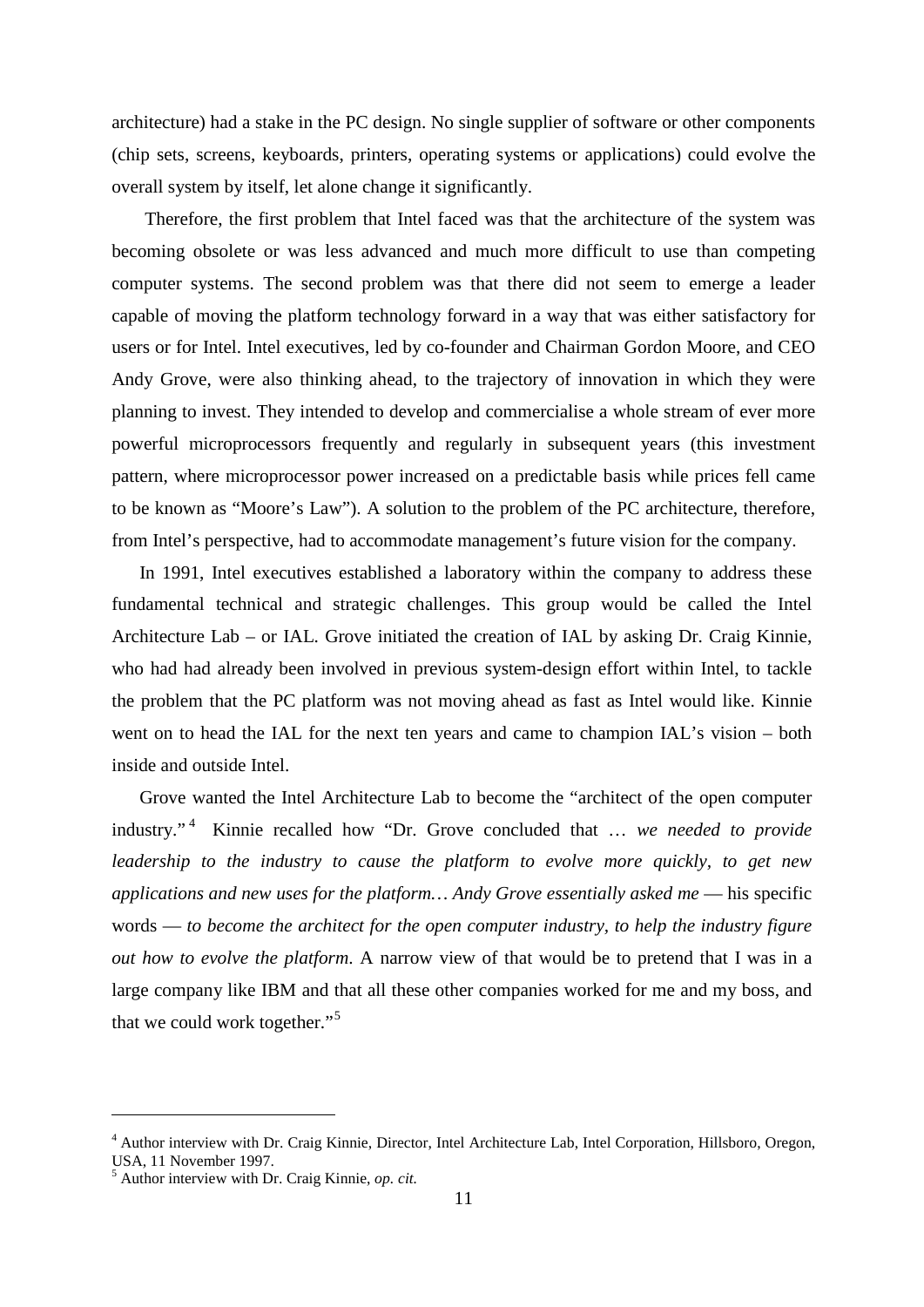During the mid-1990s, IAL's mission evolved so that IAL became "a catalyst for innovation in the industry."<sup>[6](#page-12-0)</sup> Specifically, IAL became proactive in helping Intel with what company people called "Job 1" – selling more microprocessors, which were Intel's main revenue and profit generators. By driving or "orchestrating" innovation activities at other firms that complemented Intel microprocessors, IAL engineers tried to create new uses for computing devices and thus help generate demand for new computers – most of which would probably use Intel microprocessors.<sup>[7](#page-12-1)</sup> By 1997, IAL's mission had become even broader: "to establish the technologies, standards and products necessary to grow demand for the extended PC through the creation of new computing experiences."[8](#page-12-2) Accordingly, IAL became actively involved in driving architectural progress on the PC system, but also in stimulating and facilitating innovation on complementary products, and finally coordinating many firms' innovative work in the industry, attempting to push forward the development of new system capabilities. Table 1 is a list of representative IAL activities during 1997-1998 aimed at orchestrating industry-level innovation as well as developing open system interfaces to stimulate complementary products and services from third parties. Table A in the Appendix provides further details on the industry initiatives aimed at coordinating industry innovation.

|                | <b>Projects</b>                                | <b>Type of Project</b> | Did Intel share<br><b>Intellectual</b><br><b>Property for</b><br>low royalties? | Did Intel engage<br>in cross-industry<br>coordination, or<br>in other forms of<br>facilitation of<br>complementors'<br>innovation? |
|----------------|------------------------------------------------|------------------------|---------------------------------------------------------------------------------|------------------------------------------------------------------------------------------------------------------------------------|
| 1              | Networked Multimedia                           | Industry initiative    | N first/Y later                                                                 | Y                                                                                                                                  |
| $\overline{2}$ | Manageability                                  | Industry initiative    | Y                                                                               | Y                                                                                                                                  |
| 3              | Big Pipes (Broadband)                          | Industry initiative    | Y                                                                               | Y                                                                                                                                  |
| $\overline{4}$ | Security                                       | Industry initiative    | Y                                                                               | Y                                                                                                                                  |
| 5              | Anywhere-in-the-Home                           | Industry initiative    | Y                                                                               | Y                                                                                                                                  |
| 6              | Advance-the-Platform                           | Industry initiative    | Y                                                                               | Y                                                                                                                                  |
| 7              | <b>PCI</b> (Peripheral Component<br>Interface) | System interface       | Y                                                                               | Y                                                                                                                                  |
| 8              | <b>AGP</b> (Advanced Graphics                  | System interface       | Y                                                                               | Y                                                                                                                                  |

**Table 1: A list of Intel's platform leadership activities (1997-1998)** 

<u>.</u>

<sup>&</sup>lt;sup>6</sup> Author interview with Dave Johnson, Director of the Media and Interconnect Technology Lab, Intel Architecture Lab, Intel Corporation, Hillsboro, Oregon, USA, 20 August 1998.

<sup>&</sup>lt;sup>7</sup> Author interview with Carol Barrett, Marketing Manager, Intel Architecture Lab, Hillsboro, Oregon, USA, 5 August 1998. Also, "Intel Architecture Labs, Overview," undated Intel internal document.

<sup>8</sup> Intel internal document, "Intel Architecture Lab: Overview" (1998).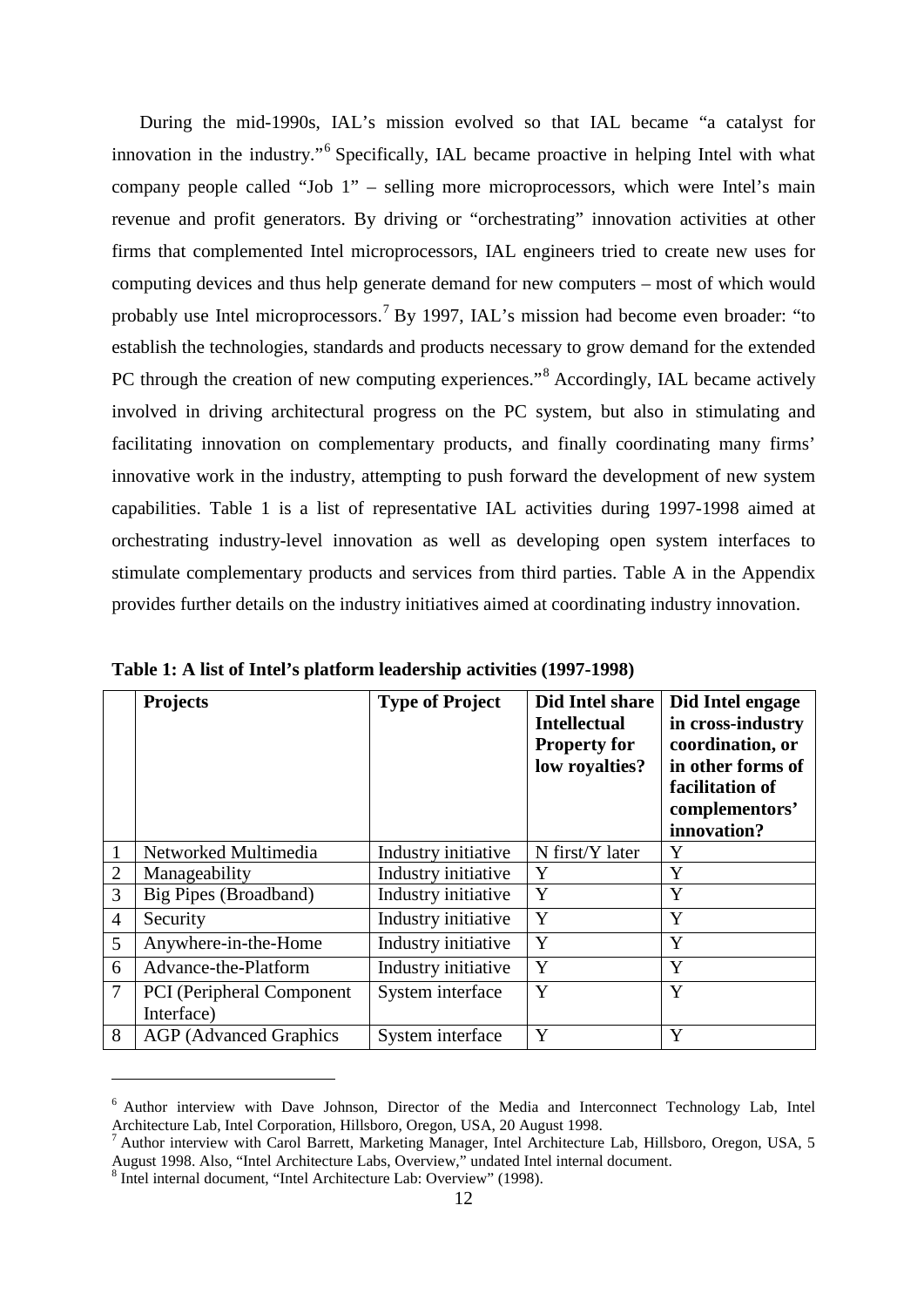|    | Port)                             |                  |                 |                 |
|----|-----------------------------------|------------------|-----------------|-----------------|
| 9  | <b>USB</b> (Universal Serial Bus) | System interface | Y               | Y               |
| 10 | 1394 (also called FireWire)       | System interface | Y               | Y               |
|    | 11 TAPI (Telephony                | System interface | Y               | Y               |
|    | <b>Application Programming</b>    |                  |                 |                 |
|    | Interface)                        |                  |                 |                 |
|    | 12 H.323 (Computer telephony      | System interface | Y               | N first/Y later |
|    | interface)                        |                  |                 |                 |
| 13 | Home Radio-Frequency              | System interface | Y               | Y               |
| 14 | DVD (Digital Video Disk)          | System interface | Y               | Y               |
| 15 | CDSA (Security)                   | System interface | Y               | Y               |
| 16 | Indeo (Intel Video)               | System interface | N first/Y later | N first/Y later |

Source: adapted from Gawer (2000) and Gawer and Henderson (2007)

The Intel study and comparisons to other firms suggests that companies which aim to establish their products, technologies, or services as platforms should attempt to orchestrate third-party industry innovation on complements in the context of a *coherent* set of strategic moves. Gawer and Cusumano described these strategic options as the "four levers" of platform leadership: (1) firm scope (which, if any, complements to make in-house); (2) technology design (degree of modularity in the platform) and intellectual property strategy (for example, free and open access to platform interfaces or services versus not free and closed); (3) external relations with complementors (such as initiatives to promote investments in complementary innovations); and (4) internal organization (company structures and processes that help manage conflicts should they arise, such as when the platform leader makes complements that compete directly with ecosystem partners).

<span id="page-14-0"></span>We can see successful platform leaders both encouraging and constraining innovation. Intel did separate internal product or R&D groups that might have conflicting interests among themselves or clash with third-party complementors, such as chipset and motherboard producers. The latter relied on Intel's advance cooperation to make sure their products were compatible. When Intel decided that these chipset and motherboard producers were not making new versions of their products fast enough to help sell new versions of microprocessors, Intel started making some of these intermediate products itself – to stimulate the end-user market. But it still kept its laboratories in a neutral position to work with ecosystem partners. This was crucial to establish and maintain Intel's reputation as a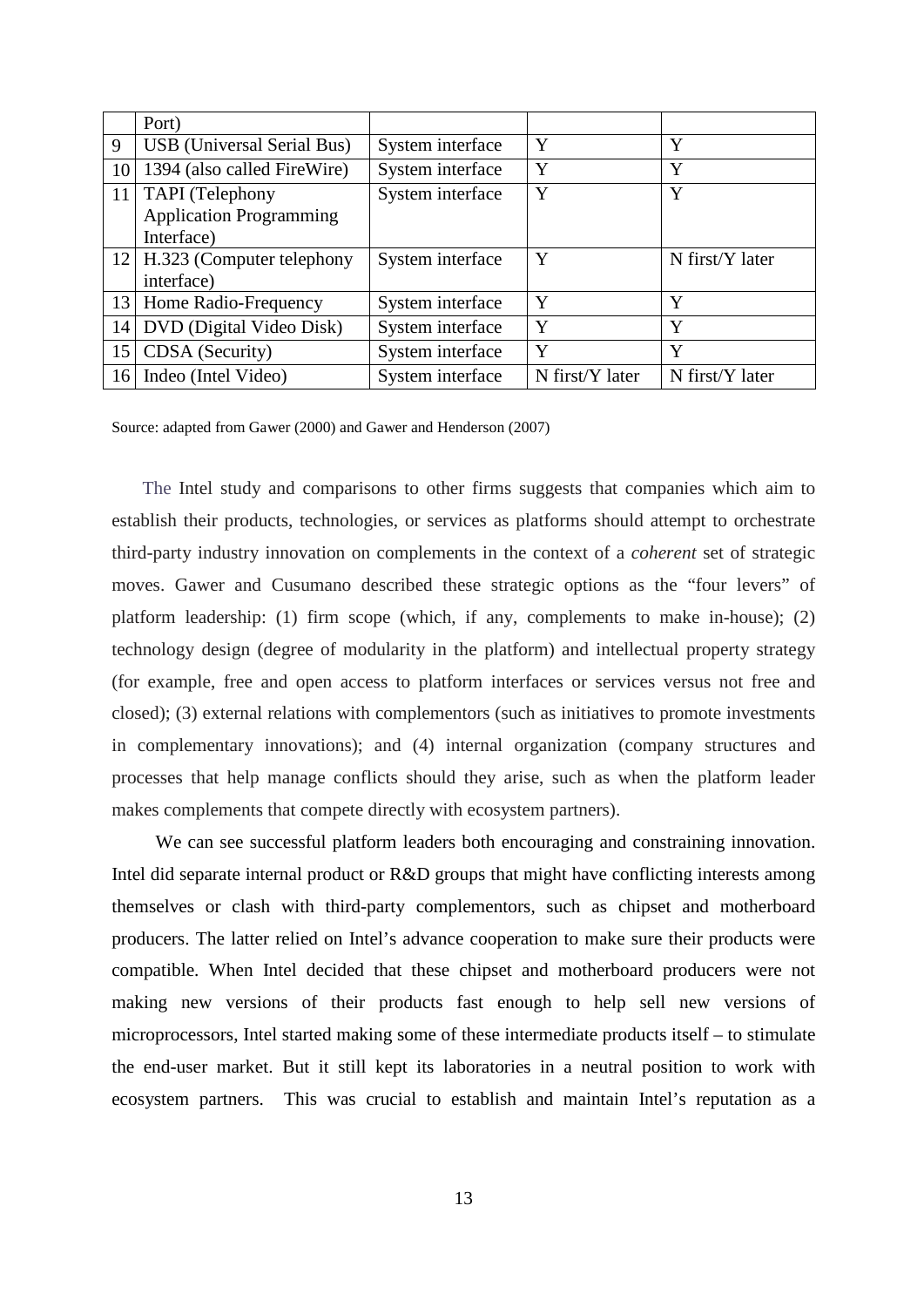trustworthy partner in the ecosystem, itself a difficult task because of strong short-term incentives to take advantage of innovation developed by less dominant complementors.<sup>[9](#page-14-0)</sup>

#### **Platform Leadership and the Innovator's Dilemma**

Platforms supported by a global ecosystem of complementors and strong network effects should be more difficult for competitors to dislodge than standalone products that are more subject to competition based on fashion or price. But even the best firms face a potential challenge similar to that described by Clay Christensen in *The Innovator's Dilemma* (1997): Success ties a firm to its existing customers as well as products and business models associated with those customers. This makes it difficult for a firm to change its products or its platform, even though these probably need to evolve lest they become obsolete. A number of well-known platform leaders have experienced this type of innovator's dilemma.

#### *IBM versus Intel and Microsoft*

<u>.</u>

IBM created the first global platform in the modern computer era, based on the IBM System 360 mainframe software and family of compatible computers, introduced in the mid-1960s. Antitrust initiatives pressured IBM to release information to independent maintenance providers. This eventually led to an opening of the system architecture and an ecosystem of hardware "clone" makers like Amdahl and Fujitsu as well as software product and service companies focused on IBM customers. But IBM had the deepest knowledge of its market. It had sold primitive electronic computers since the early 1950s and for decades before that dominated in electro-mechanical tabulating machines and other office equipment. In the 2000s, this knowledge helped IBM continue to dominate the diminished mainframe market as well as do pioneering work in high-performance systems development. But IBM's role as a platform leader changed as enterprise computing evolved to become a much more heterogeneous world of machines and software, as well as competitors, of different shapes and sizes.

 By 1980, a few key executives had realized that a platform shift was occurring and they introduced their own personal computer design in 1981. The operating system and microprocessor turned out to be the two key components of this new PC platform, and IBM

 $9^9$  See Gawer and Henderson (2000) and Farrell and Katz (2000) for further discussion on this issue.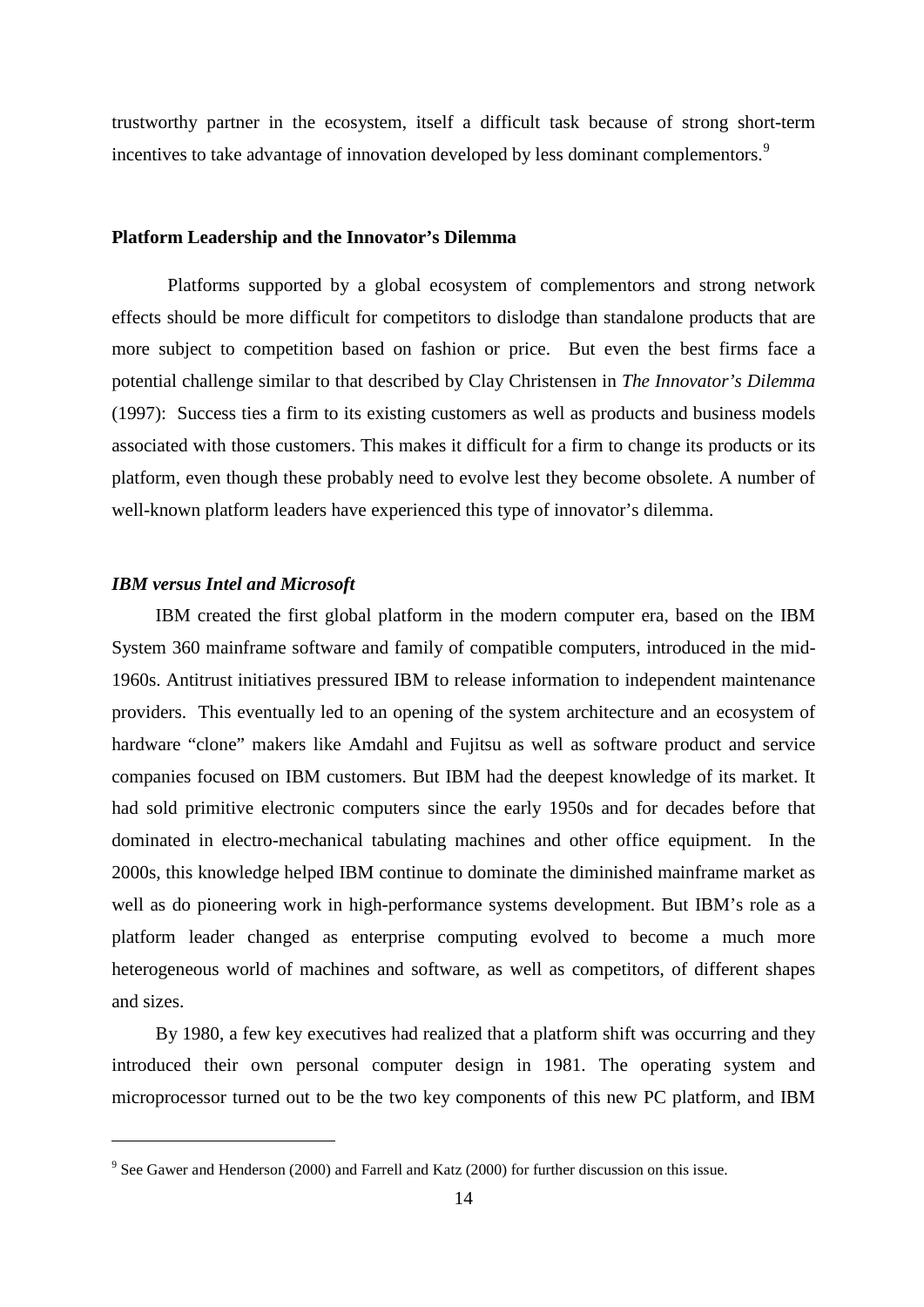ceded control over these elements to its supply-chain partners, Microsoft and Intel. So here we have a case where a supply-chain platform evolved to become an industry platform but under the control of the key suppliers, not the original platform architect and leader. To its credit again, though, after absorbing billions of dollars in losses, IBM found a way forward. Under new CEO Louis Gerstner, hired from RJR Nabisco in 1993, it became the champion of "open systems" (Linux, Java, the Internet, ubiquitous computing, and the cloud). Gerstner and his successors also sold off commodity hardware businesses and rebuilt the company around services and middleware software products that help customers utilize different platform technologies.

The insight here for both managers and researchers is the awareness of how quickly platforms can evolve and the leader of one generation lose control over the next. But we can also see that some of the leader's capabilities may actually transfer to the next generation. In this case, IBM had decades of experience that helped it understand – better than any other company – the data-processing needs of enterprise users and other large organizations. This is where the firm kept its focus. The shift in platforms away from the mainframe and the loss of control over the PC were both highly damaging financially. But these changes created a new beginning for a service-oriented IBM.

#### *Google and Nokia*

Google's platform was initially an Internet search engine that became nearly ubiquitous on PC desktops with the downloadable and free toolbar. The company then built an Internet portal, replete with email, maps, applications, storage, and other features, to surround and feed the search engine. Google monetizes its leadership position by selling targeted ads that accompany searches. But Google has not stopped there. The company realized years ago that most computing would one day be on mobile devices. So Google bought and then refined the Android operating system (which is based on Linux) and created the Chrome browser to facilitate mobile computing as well as mobile searches and advertising. Perhaps most important, though, is that Google in 2012 has become the largest smartphone OS provider. But not even Google has done everything right. It was slow to see the importance of social networking and has been trying for years (with limited success) to challenge Facebook and create a coalition of partners to gain access to more social networking and social media content – presumably, to sell more search and advertising.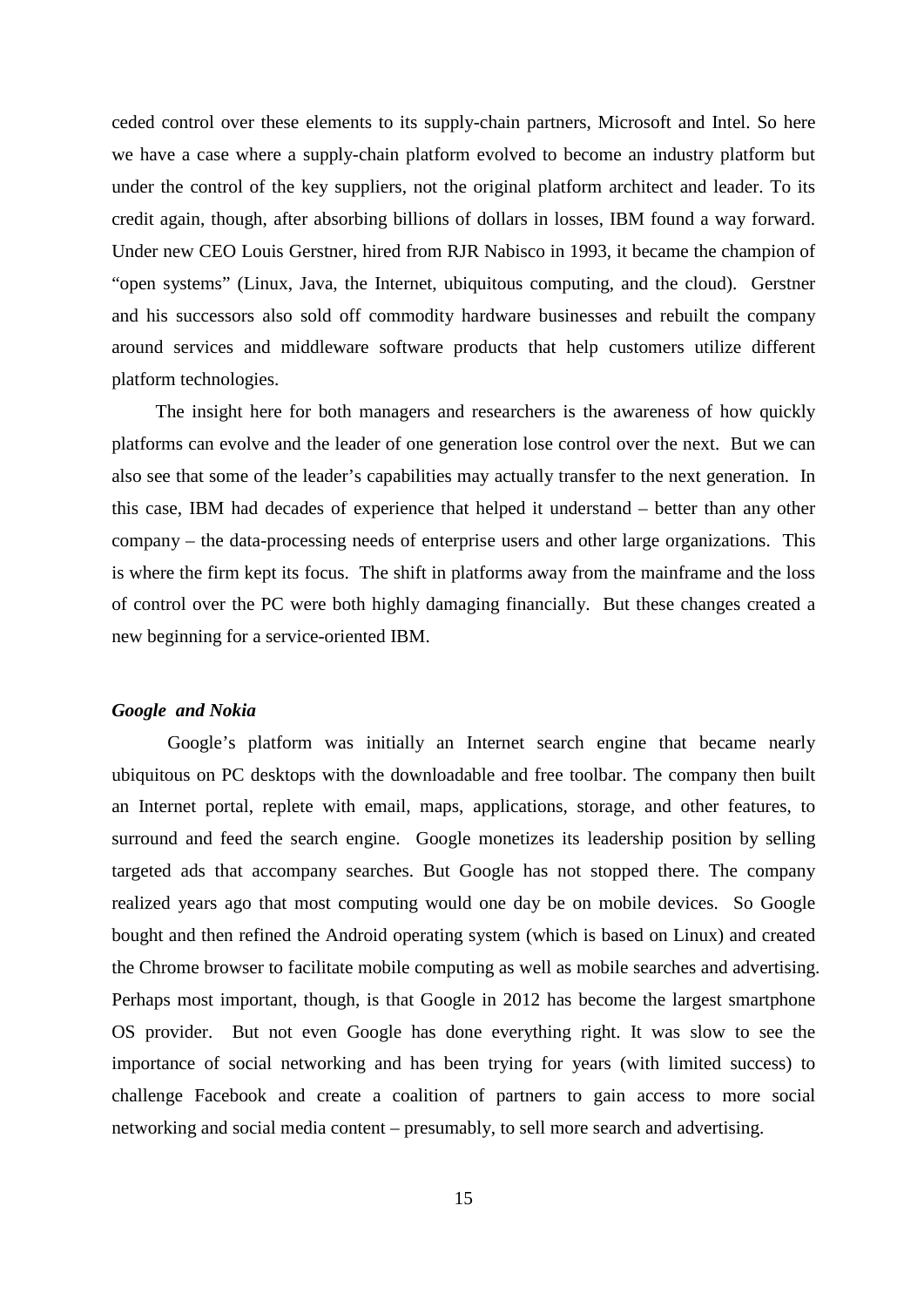Google competes fiercely with Apple in the smartphone market, but perhaps the company that has lost the most in this competition is Nokia. (Rim, with Blackberry phone, is a close second.) This Finnish company in 2012 remained the largest producer of cell phones, and its Symbian software was for a time the dominant software platform for basic handsets. However, from 2009-2010, mobile sales were quickly moving to smartphones that required more sophisticated software. Not surprisingly, Nokia saw its market share, market value, and financial performance suffer dramatically as Apple's iPhone handsets, and a variety of devices from different companies running Google's Android software, came to dominate the market. Nokia removed its CEO and hired a former Microsoft executive, Steven Elop. He then announced plans to abandon the Symbian operating system as well as another joint OS project with Intel. Instead, he chose to use Microsoft's Windows phone software for Nokia's next generation of smartphones, a move that may or may not work out for the company.

The insight here is that platform leaders must force themselves to think broadly about potential competitors from adjacent markets as well as manage the evolution of their platforms, business models, and technical or marketing capabilities. Google has always focused on search, but computing has been moving beyond the desktop for years and even beyond the Internet – to multiple devices as well as applications and content that reside within both open (such as the Internet) and closed (such as Facebook) networks. Moreover, Google has challenged the *modus operandi* of the computer industry – proprietary technology. Its software platform for mobile phones and other devices such as Netbooks and tablets is both free and open. It is hard for companies that charge for their technology and do not have large advertising income or other sources of revenue – like Nokia – to beat free and open. Platform leaders must also be prepared to discard their platforms, as IBM did, if that is what survival requires. If they fail to develop new technology internally or find suitable acquisitions, then they may well find themselves adopting the platform technology of a competitor.

#### *Microsoft versus Apple*

Steve Ballmer, CEO of Microsoft CEO since Bill Gates handed over the reins in 2000, was often criticized for not being able to move much beyond the PC platform. Indeed, in 2012, Windows desktop and server and the Office suite still accounted for nearly 80 percent of Microsoft's revenues and almost all its profits. Ballmer was under particular pressure because Microsoft's share price has been stagnant for more than a decade since the end of the Internet boom (though this was also true of Intel, Cisco, Nokia, and a host of other high-tech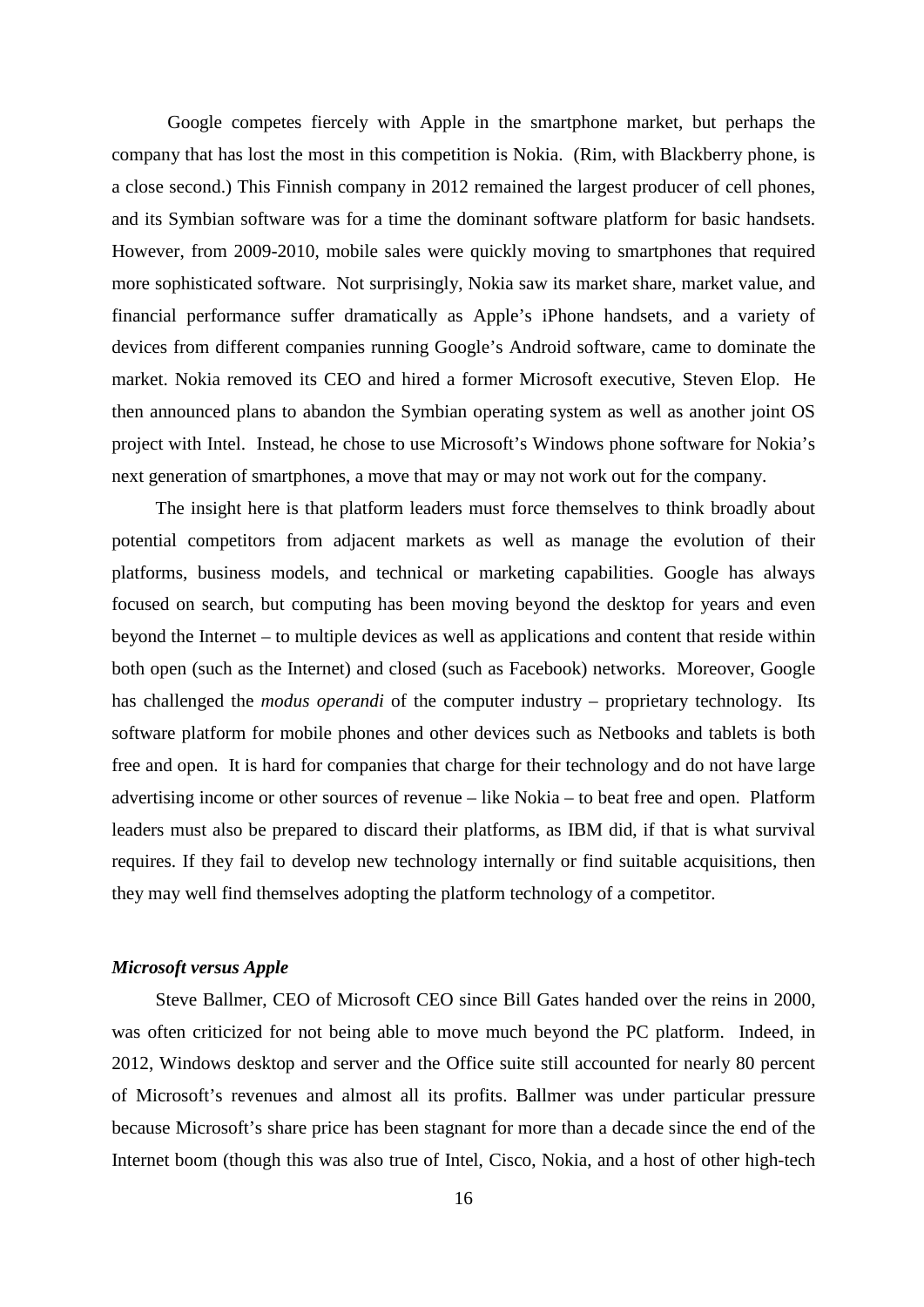firms). Arch-rival Apple, despite the small (but rising) global market share of the Macintosh personal computer, and despite its near bankruptcy only a few years ago, has been growing at some 50 percent a year and vaulted past Microsoft in market value during 2010. Apple was growing so fast because it had become a major player in consumer electronics as well as smartphones, tablets, and digital content as well as software product distribution.

On the strength of its high-margin digital service platforms (iTunes, App Store, and iCloud), Apple may someday match or surpass Microsoft in margins. Reproducing digital bits is much less costly than reproducing hardware boxes. But, for the time being, Microsoft remained the most profitable of the high-tech giants, including Apple and Google. It has survived radically disruptive technological transitions and daunting business-model challenges (character-based to graphical computing, the Internet, Software as a Service and cloud computing, mobile computing, and social networking). It has survived antitrust scrutiny and violations (remember Netscape). Withal, Microsoft continued to "print money," relying on the enormously profitable gross margins of the packaged software business. And change has always been in the works at Microsoft, albeit slowly. Billions of dollars in losses ("investment") from MSN and Bing over some 15 years prepared Microsoft for the online world and cloud computing funded by advertising revenue. It learned from the Vista debacle in the early 2000s how to break up Windows into smaller, more manageable chunks, which can also help deliver new Internet and cloud-based services. The Windows Azure cloud offering and SaaS versions of major products have had good receptions in the marketplace and appear to be competitive, though not dominant, offerings for the future. Microsoft's decision in early 2011 to buy Skype is also part of an attempt to move beyond the PC and get access to new customers as well as better Internet voice and video technology. Other moves include Microsoft's alliance with Nokia to take over its future smartphone software and an earlier alliance with RIM to take over the search business on the Blackberry smartphones.

The major insight here is how platform leadership can promote wealth or value creation as well as constrain innovation. Bill Gates, back in the late 1990s, insisted that Microsoft remain a Windows company rather than become a broader platform company and move quickly into new technologies and new markets. As a result, Microsoft engineers tried to squeeze Windows onto the new platforms, the Internet and then mobile phones, rather than create optimized software from scratch and then link the new platforms back to Windows. (Microsoft also cut down Windows for the Xbox video game console, but did not retain the additional constraint of Windows compatibility.) Of course, Windows on the desktop is the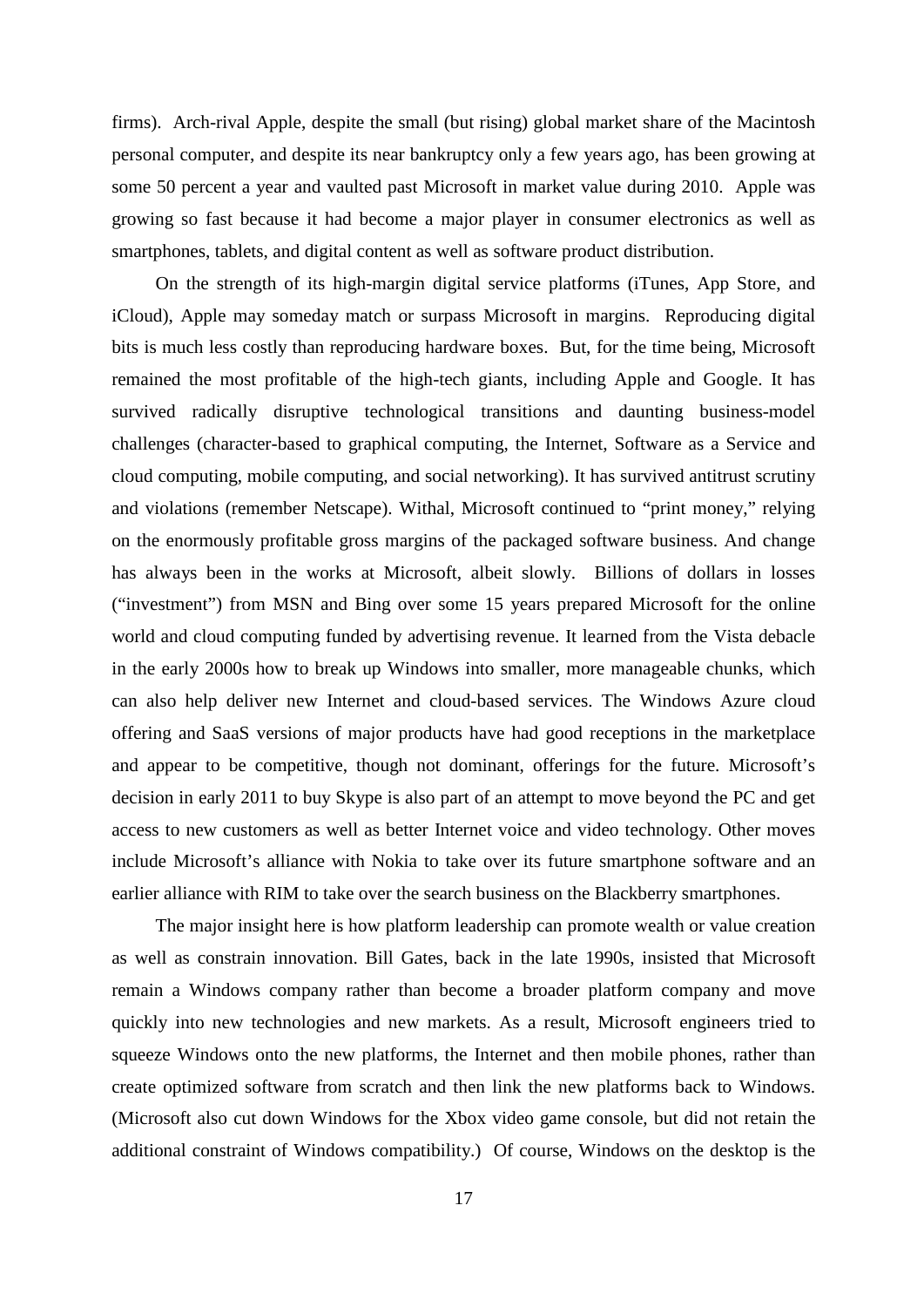modern-day equivalent of a gold mine. It is not hard to understand why Gates and Ballmer were reluctant to cannibalize this business. Apple, by contrast, was never wedded to the original Macintosh platform, which never caught on at the industry level and failed as a business in the 1980s and 1990s anyway. Apple later replaced the core of the Mac OS with NeXT software, which was based on UNIX. But Apple did remain wedded to its unmatched capabilities in user interface design and visionary product innovation. Those skills are the basis for Apple's business success with the iPod, iPhone, iTunes, and iPad and its remarkable transformation into a global platform leader with multiple integrated devices in several highgrowth markets.

#### **Conclusions**

This paper has discussed some of the major differences between internal and external platforms, and suggested how both types of platforms can impact product and service innovation. Both kinds of platforms tend to be designed and managed strategically, to further the competitive advantage of the platform owner. While internal platforms allow their owner to achieve economic gains by re-using or re-deploying assets across families of products developed by either the firm or its close suppliers, industry platforms facilitate the generation of a potentially very large number of complementary innovations by tapping into the innovative capabilities of many external actors, and function as a technological foundation at the heart of innovative business ecosystems. Industry platforms guide technological innovation trajectories and stimulate innovation on complements.

The examples of Intel and other companies suggest there are particular practices that effective platform leaders follow (Table 2). Platform leaders who aim to tap into the innovative capabilities of an ecosystem of external firms need to develop a vision for their platform and promote this among potentially key players in a future ecosystem. They need to build a sufficiently open or modular architecture to facilitate third-party innovation. They need to build a vibrant coalition around their platform and carefully manage ecosystem relationships that are mutually beneficial for participants. They need to continue evolving the platform and the ecosystem to remain competitive as challengers emerge. Overall, the effective practice of platform leadership entails a set of internal processes that allow managers to make technological decisions on the one hand, and business decisions on the other, in a coherent manner – even if they may originate in different part of the organization.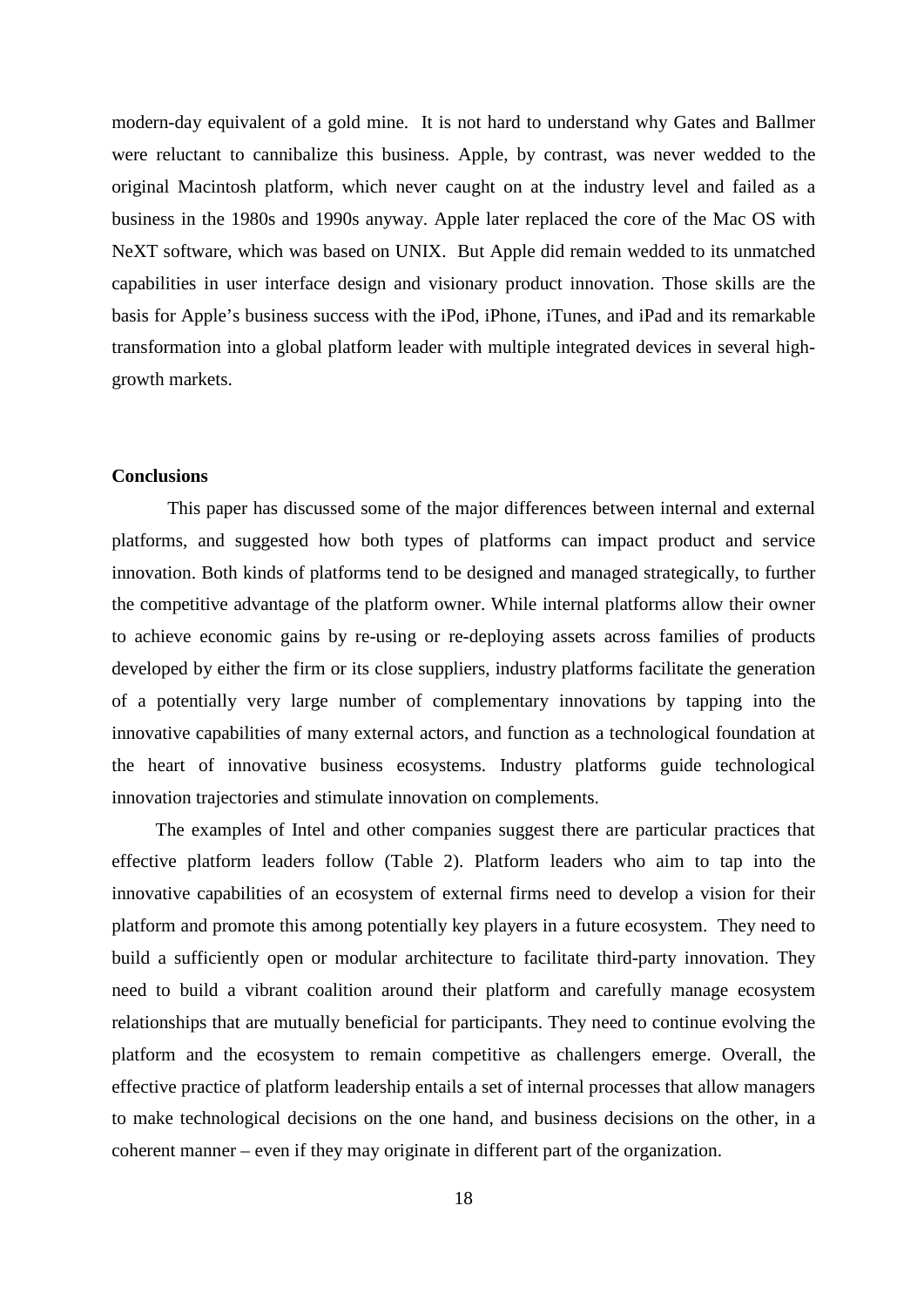This imperative for coherence creates challenges not only for practitioners, as internal divisions of labour lead to organizational silos, but also for scholars – who need to look across their own academic silos. For these and other reasons, the phenomenon of industry platforms offers a research opportunity to cross-fertilize several disciplines. In particular, we see three sets of platform-related research questions that should help advance our understanding of innovation, strategy, organizational behavior and networks, and technological change.

#### **Table 2: Effective Practices for Platform Leadership**

- 1.Develop a vision of how a product, technology or service could become an essential part of a larger business ecosystem
	- a. Identify or design an element with platform potential (that is, performing an essential function, and easy for others to connect to).
	- b. Identify third-party firms that could become complementors to your platform (think broadly, possibly in different markets and for different uses)
- 2.Build the right technical architecture and 'connectors'
	- a. Adopt a modular technical architecture, and in particular add connectors or interfaces so that other companies can build on the platform
	- b. Share the intellectual property of these connectors to reduce complementors' costs to connect to the platform. This should incentivize and facilitate complementary innovation.
- 3.Build a coalition around the platform: Share the vision and rally complementors into co-creating a vibrant ecosystem together
	- a. Articulate a set of mutually enhancing business models for different actors in the ecosystem
	- b. Evangelize the merits and potentialities of the technical architecture
	- c. Share risks with complementors
	- d. Work (and keep working) on firm's legitimacy within the ecosystem. Gradually build up one's reputation as a neutral industry broker
	- e. Work to develop a collective identity for ecosystem members

4.Evolve the platform while maintaining a central position and improving the ecosystem's vibrancy

- a. Keep innovating on the core, ensuring that it continues to provide an essential (and difficult to replace) function to the overall system, making it worthwhile for others to keep connecting to your platform
- b. Make long-term investments in industry coordination activities, whose fruits will create value for the whole ecosystem.

 First, we still do not understand very well how industry platforms emerge. The economics literature has so far not tackled this question, as researchers tend to assume that the platform already exists (as well as its associated markets on each "side" of the platform). The literature on technological change and competitive dynamics, and on organizational processes, could usefully address the question of platform emergence and ecosystem creation as well. The classification of platforms offered in this paper may indicate that under certain conditions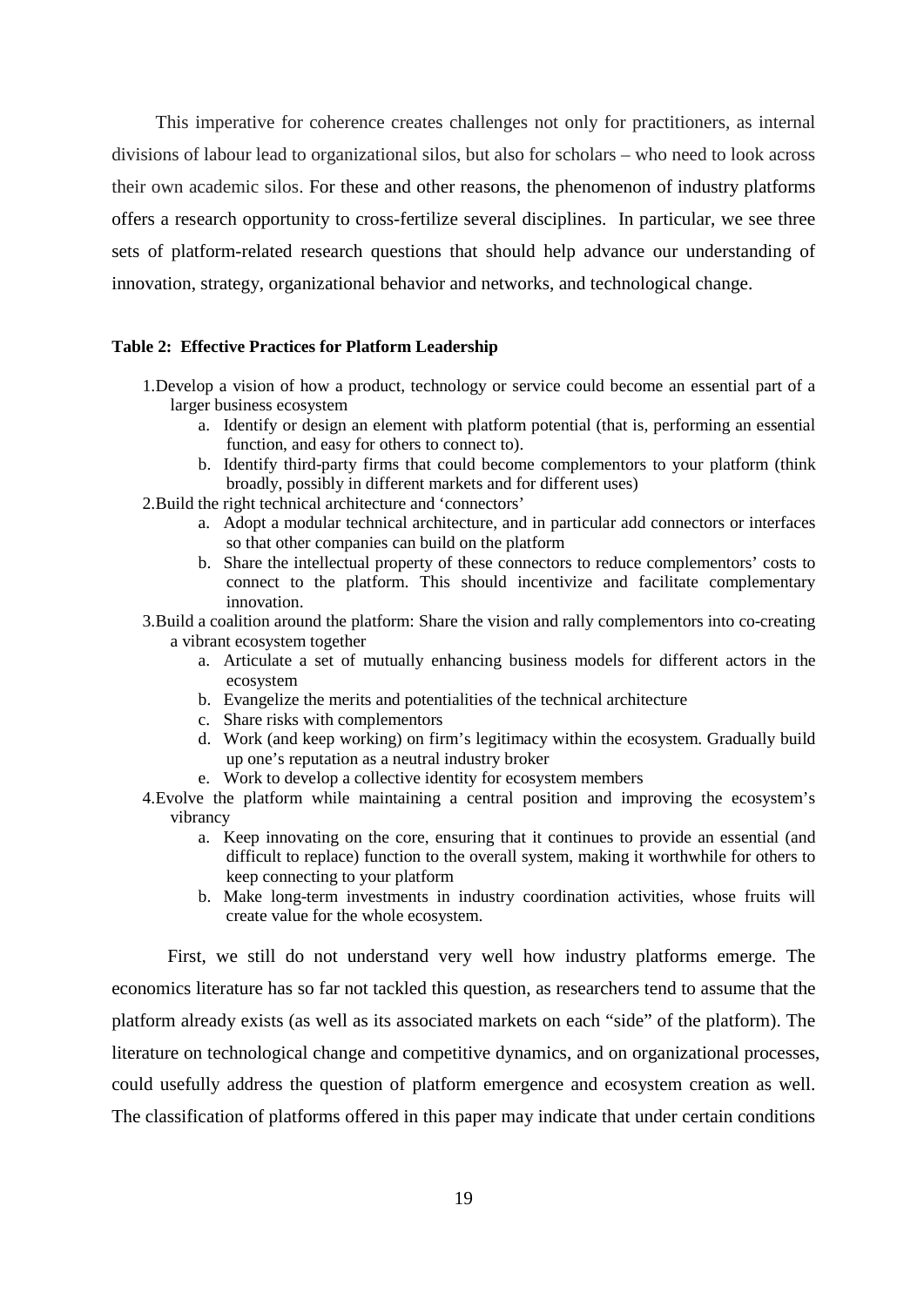there could be an evolution from internal platforms to external platforms, but this hypothesis would need to be developed and tested.

A related important area of further research is that of the emergence and evolution of business ecosystems. The networks approach from the organizational literature (see Brass et al, 2004 for a review), by bringing its insights on network dynamics and field evolution (Powell et al, 2005) and strategic networks (Gulati et al., 2000; Lorenzoni and Liparinni, 1999), is well-positioned to make significant contributions in this area. In particular, recent work by Nambisan and Sawhney (2011), building on Dhanaraj and Parkhe (2006), develops explicitly the link between platform leadership and orchestration processes in network-centric innovation. The new institutional literature rooted in sociology offer concepts such as legitimacy, collective identity, and institutional work, which can be useful to determine whether and how platform leaders can successfully establish themselves as trustworthy brokers.

Third, our understanding of the impact of platforms on innovation and competition still needs to be refined. In the literatures we have reviewed (economics, innovation, operations, strategy), technological platforms are associated with a positive impact on innovation. The positive effect stems from the fact that, by offering unified and easy ways to connect to common components and foundational technologies, platform leaders help reduce the cost of entry in complementary markets, and provide demand for complements, often fuelled by network effects. Platforms offer therefore a setting where it is in the interest of private firms to elicit and encourage innovation by others. However, concern over the dominant positions that platform leaders such as IBM, Microsoft, Google, or Apple can achieve has raised awareness that platforms may have a potentially negative effect on competition and possibly on innovation, especially non-incremental innovation. We suggest that as scholars we need to further refine our argument about platforms and innovation.

For example, further theory development could examine the role of interfaces and architecture, and how platform design might focus the attention of innovators onto specific trajectories of technological change (Dosi, 1982). These might take the form of what Nathan Rosenberg (1969) called "inducement mechanisms and focusing devices." It is possible that platform leaders tend to successfully stimulate a certain kind of externally-developed innovation (that would complement the platform), while aiming to discourage another kind of innovation (that would diminish the appeal or the perceived value of the platform). This type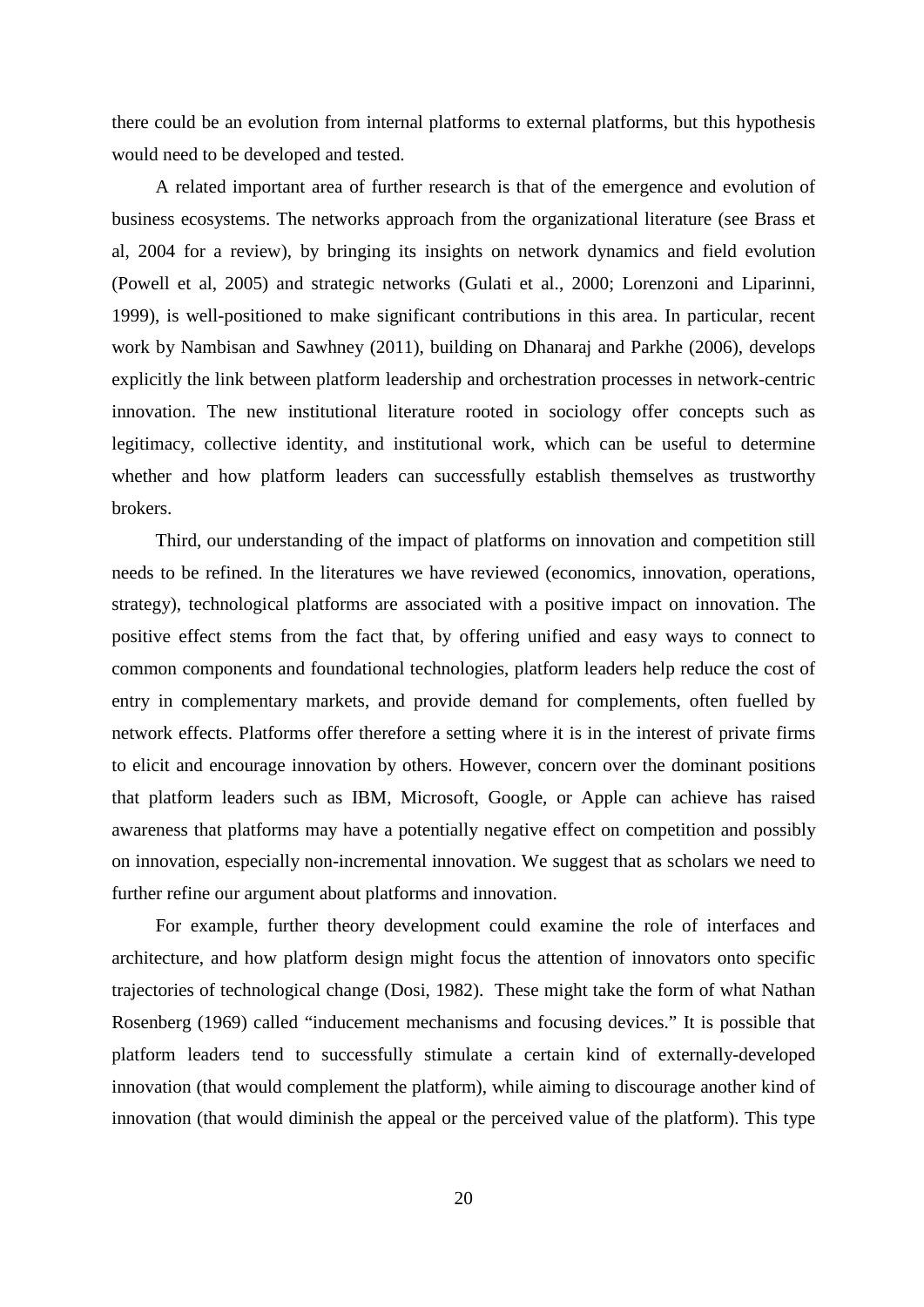<span id="page-22-1"></span><span id="page-22-0"></span>of research would highlight the potential trade-offs between innovation on modules or discrete products versus innovation on systems.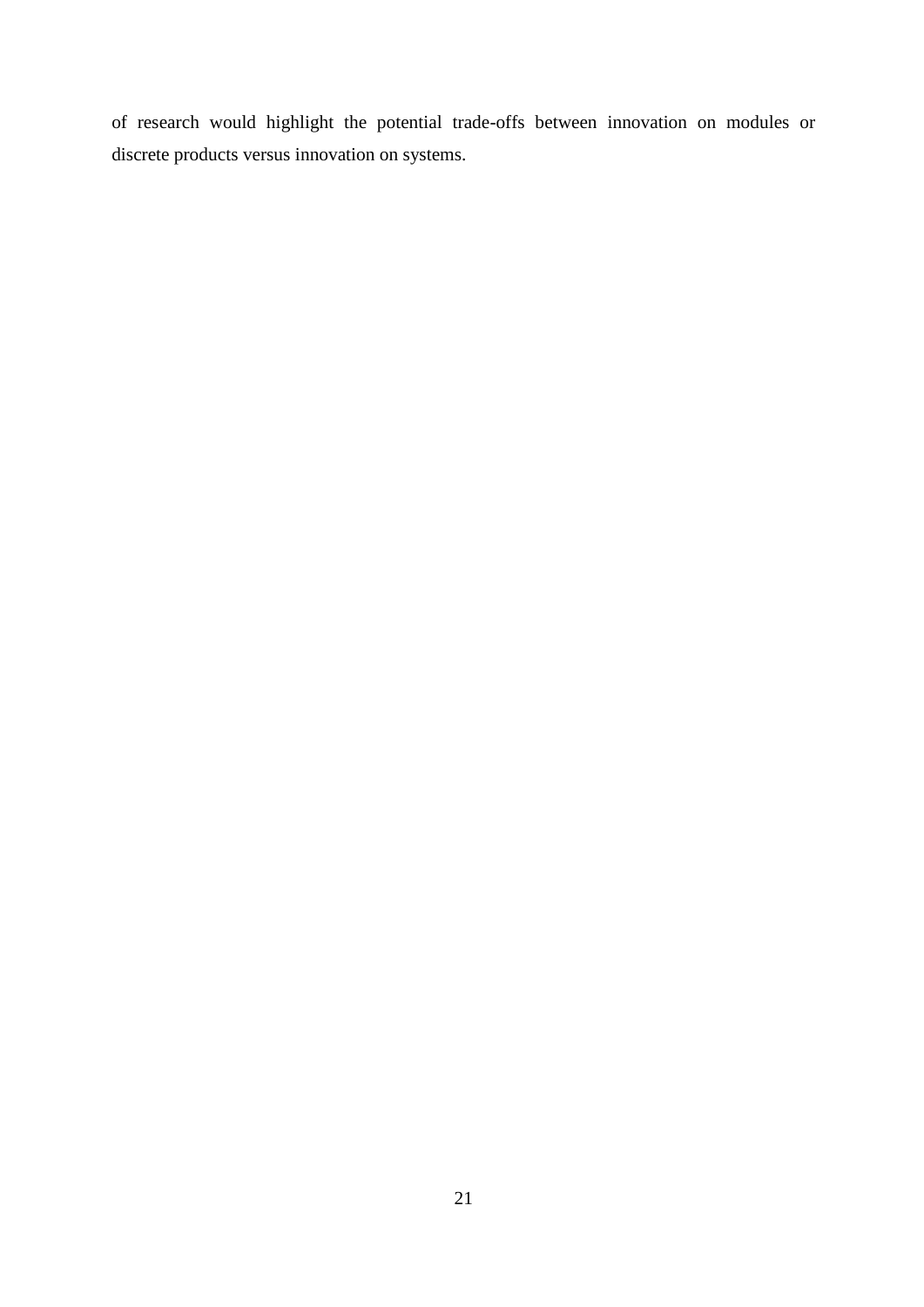# **APPENDIX TABLE A. INTEL COORDINATION INITIATIVES IN 1997-1998**

|                                                           | Mission                                  | Key programs                           | <b>Diffusion</b>                                                          |
|-----------------------------------------------------------|------------------------------------------|----------------------------------------|---------------------------------------------------------------------------|
| <b>IAL</b> Initiative                                     |                                          |                                        |                                                                           |
| Make multimedia pervasive on the Net<br>Networked         |                                          | <b>MMX</b><br>Scalable,<br>Technology  | H.323 stack in Microsoft's Internet Explorer 4.0; supported by            |
| and provide the best experience on the<br>Multimedia      |                                          | optimized media engines; Efficient     | firewall vendors; but also products Indeo Video 5.0; and also             |
|                                                           | high-performance Connected PC            | media network transports and           | building blocks WDE ships as part of Microsoft's Internet                 |
|                                                           |                                          | services: tools and services           | Explorer 4.0; RSVP and RTP ship in Windows 98 and Windows                 |
|                                                           |                                          |                                        | NT 5.0.                                                                   |
| platform<br>Manageability<br>Enable<br>and<br>network     |                                          | Industry specifications and industry   | Specifications, Software Development Kits; but also products:             |
|                                                           | infrastructure<br>make<br>Intel<br>to    | groups; software development kits      | Intel NIC <sup>10</sup> and LanDesk Software products; Also, diffused     |
|                                                           | Architecture systems the most easily     |                                        | through Microsoft, as ingredients: Wake-on-LAN <sup>11</sup> and Wake-on- |
|                                                           | manageable and the best managed          |                                        | Ring NICs and Modems in NT, Win 98.                                       |
| Increase content delivery capacity of<br><b>Big Pipes</b> |                                          | Common software architecture for       | Networking connectivity products.                                         |
|                                                           | the connected PC to allow home and       | PC broadband transport; reference      |                                                                           |
|                                                           | business customers to easily receive     | designs                                |                                                                           |
|                                                           | new broadband digital content            |                                        |                                                                           |
| Security                                                  | Make PC interaction trustworthy for      | Industry specifications and industry   | Open specifications and industry groups, CDSA R2.0, in                    |
|                                                           | communications,<br>and<br>commerce,      | the<br>CDSA<br>drives<br>groups,       | OpenGroup; OpenGroup standard, IBM licensed. Products also:               |
|                                                           | content                                  | standardization<br>effort;<br>software | IBM and Intel shipping product based on CDSA standard. And                |
|                                                           |                                          | development kits                       | also, licenses to Zoran: DVD copy protection                              |
| Anywhere-in-                                              | Unleash the potential of home PCs with   | PC-friendly<br>protocols<br>and        | Standards, Control-InfraRed - with Hewlett Packard, Microsoft,            |
| the-Home                                                  | new uses that deliver computing power    | standards; concepts demos<br>and       | and Sharp; Home- Radio-Frequency - with Compaq, IBM, and                  |
|                                                           | and content when, where, and how it's    | prototypes.                            | HP; and Home Device Control.                                              |
|                                                           | is needed in the home.                   |                                        |                                                                           |
| Advance-the-                                              | Establish the media, communications,     | Interconnects USB, AGP, 1394 A/B;      | AGP drivers, USB compliance workshops, PC-friendly 1394A                  |
| Platform                                                  | and interconnect building blocks for the | future processor<br>optimizations,     | specifications. No commercialized products. Ingredients in                |
|                                                           | next generation high performance Intel   | visual PC 2000                         | Microsoft's products: Real-time services in WDM in Windows 98             |
|                                                           | Architecture platforms                   |                                        | and Windows NT 5.0.                                                       |

Source: Gawer and Henderson (2007)

 $\overline{a}$ 

<sup>&</sup>lt;sup>10</sup> NIC = Network Interface Card, a[n expansion board](http://www.webopedia.com/TERM/n/expansion_board.html) (i.e., a printed circuit board) that can be inserted into [a computer](http://www.webopedia.com/TERM/n/computer.html) so the computer can be connected to [a network.](http://www.webopedia.com/TERM/n/network.html) Most NICs are designed for a particular type of network[, protocol,](http://www.webopedia.com/TERM/n/protocol.html) an[d media,](http://www.webopedia.com/TERM/n/media.html) although some can serve multiple networks. (Source: www.webopedia.com)

<sup>&</sup>lt;sup>11</sup> LAN= Local Area Network. [A computer](http://www.webopedia.com/TERM/l/computer.html) [network](http://www.webopedia.com/TERM/l/network.html) that spans a relatively small area.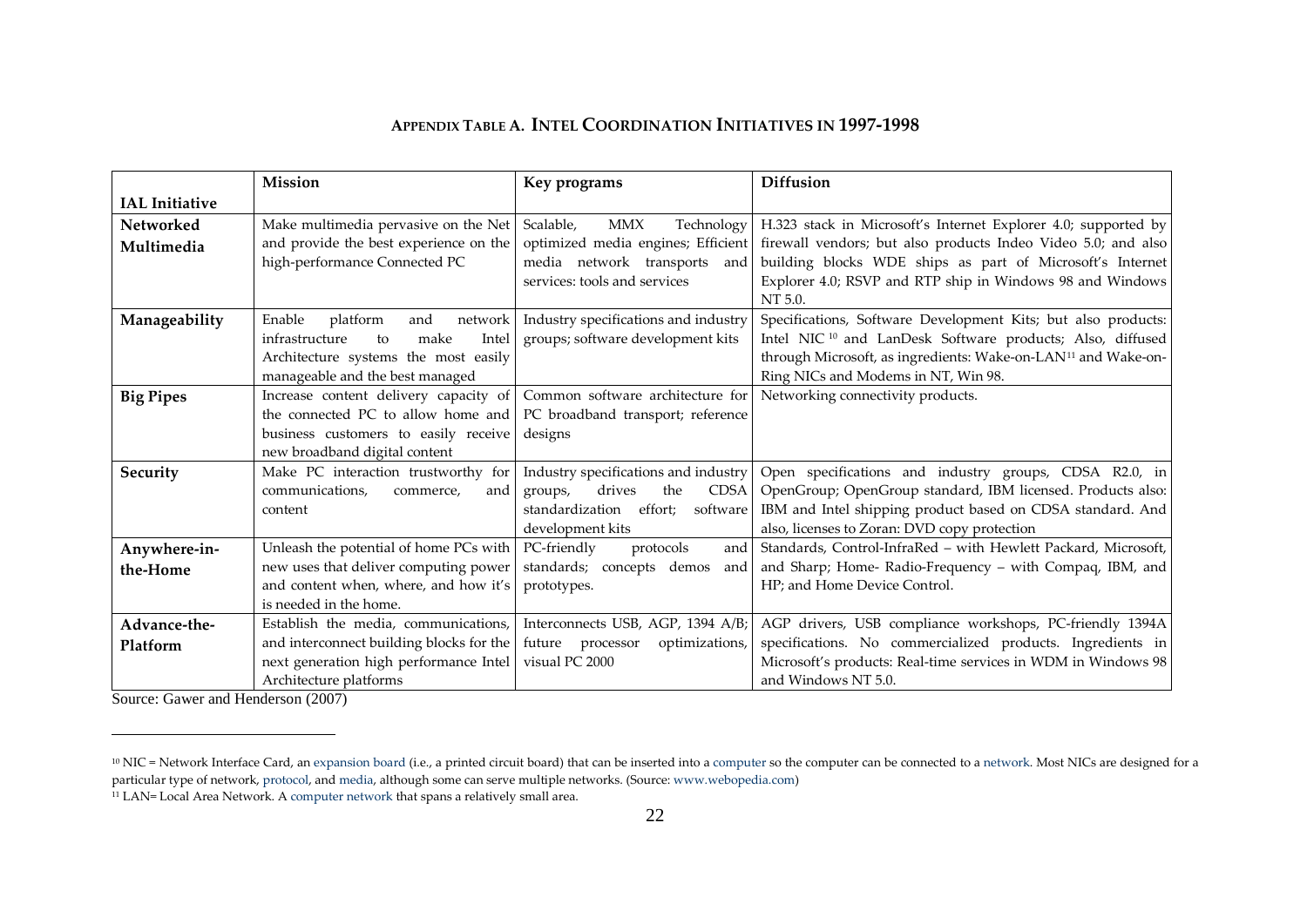#### **References**

- Anonymous (2006),' Vehicle profiles: A user's guide', *Consumer Reports* 71 (April), 39–78.
- Armstrong, M. 2006. 'Competition in Two-Sided Markets', *RAND Journal of Economics*, 37, 668-691.
- Baldwin, C.Y. and K.B. Clark. 2000. *Design Rules: The Power of Modularity*. Cambridge, MA, US: MIT Press.
- Baldwin, C.Y, Woodard, J. 2009. The architecture of platforms: A unified view, in: Gawer, A. (Ed.), Platforms, Markets and Innovation. Edward Elgar, Cheltenham, UK and Northampton, Mass, pp. 19-44.
- Boudreau, K. forthcoming. 'Let a thousand flowers gloom? An early look at large numbers of software "apps" developers and patterns of innovation', *Organization Science*.
- Boudreau, K. and A. Hagiu. 2009., 'Platforms rules: Multi-sided platforms as regulators', in Gawer, A. (ed.), *Platforms, Markets and Innovation*, 163-191. Cheltenham, UK and Northampton, MA, US: Edward Elgar.
- Brandenburger, A., Nalebuff, B.J., 1996. *Co-opetition:* . Currency Doubleday, New York.
- Brass, D.J., Galaskiewicz, J., Greve, H.R., Tsai, W., 2004. 'Taking stock of networks and organizations: A multilevel perspective'. *Academy of Management Journal* 47 (6), 795-817.
- Bremmer, R. 1999. 'Cutting-edge platforms', *Financial Times Automotive World*, September, 30-38.
- Bremmer, R. 2000. 'Big, bigger, biggest', *Automotive World*, June, 36-44.
- Bremner, B., G. Edmondson and C. Dawson (2004), 'Nissan's boss', *Business Week*, October 4, p. 50
- Bresnahan, T. and S. Greenstein. 1999. 'Technological competition and the structure of the computer industry', *Journal of Industrial Economics,* 47, 1-40.
- Brusoni, S. 2005. 'The limits to specialization: Problem-solving and coordination in modular networks', *Organization Studies*, 26 (12), 1885-1907.
- Brusoni, S. And A. Prencipe. 2001. 'Unpacking the black box of modularity: Technologies, products and organizations', *Industrial and Corporate Change*, 10 (1), 179-204.
- Brusoni, S. and A. Prencipe. 2006. 'Making design rules: A multi-domain perspective', *Organization Science*, 17 ( 2), 179-189.
- Caillaud, B., and B. Jullien. 2003. 'Chicken and egg: Competition among intermediation service providers', *RAND Jurnal of Economics*, 34, 309-328.
- Chesbrough, H.W. 2003. *Open Innovation; The New Imperative for Creating and Profiting from Technology*, Boston, Mass., US: Harvard Business School Press.
- Cusumano, M.A. 2010. 'The evolution of platform thinking'. *Communications of the ACM*, 53(1), 33-35.
- Cusumano, M.A. 2011. 'The platform leader's dilemma'. *Communications of the ACM*, 54(10), 21-24.
- Cusumano, M.A. and A. Gawer (2002), 'The elements of platform leadership', *MIT Sloan Management Review*, 43 (3), 51-58.
- Cusumano, M.A. and K. Nobeoka. 1998. *Thinking Beyond Lean*, New York, NY, US: Free Press.
- Cusumano, M.A. and D. Yoffie. 1998. *Competing on Internet Time: Lessons from Netscape and its Battle with Microsoft*. New York, NY, USA: The Free Press.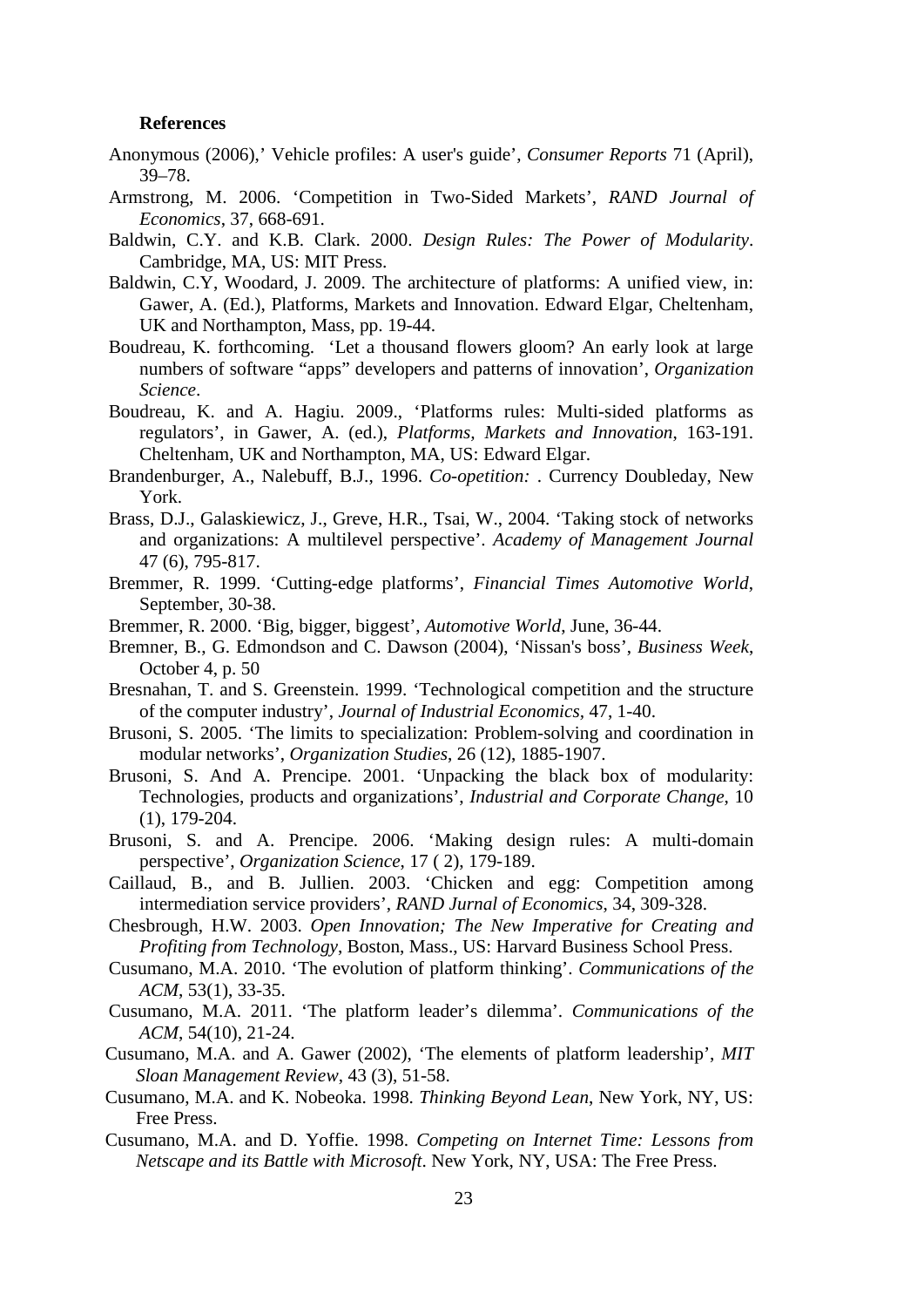- Dhanaraj, C., Parkhe, A., 2006. 'Orchestrating innovation networks'. *Academy of Management Review* 31 (3), 659-669.
- Doran, D. 2004. 'Rethinking the supply chain: An automotive perspective', *[Supply](http://www.ingentaconnect.com/content/mcb/177;jsessionid=32529av2hx2de.alice)  [Chain Management: An International Journal](http://www.ingentaconnect.com/content/mcb/177;jsessionid=32529av2hx2de.alice)*, 9 (1), 102-109.
- Dosi, G. 1982. 'Technological paradigms and technological trajectories: A suggested interpretation of the determinants and directions of technical change'. *Research Policy* 11, 147-162.
- Eisenmann, T., G. Parker and M. Van Alstyne. 2009. 'Opening platforms: How, when, and why?', in Gawer, A. (ed.), *Platforms, Markets and Innovation*, 131-162. Cheltenham, UK and Northampton, MA, US: Edward Elgar.
- Eisenmann, T., G. Parker and M. Van Alstyne. 2006. 'Strategies for two-sided markets', *Harvard Business Review*, October.
- Evans, D.S. 2009. 'How catalysts ignite: The economics of platform-based start-ups', in: *Platforms, Markets and Innovation*, 99-128. Cheltenham, UK and Northampton, MA, US: Edward Elgar.
- Evans, D.S. 2003. 'The antitrust economics of multi-sided platform markets', *Yale Journal on Regulation*, 20, 325-82.
- Farrell, J. and M.L. Katz. 2000. 'Innovation, rent extraction, and integration in systems markets', *Journal of Industrial Economics*, 97 (4), 413-432.
- Feitzinger, E. and H.L. Lee. 1997. 'Mass customization at Hewlett-Packard: The power of postponement', *Harvard Business Review*, 75 (1), 116–121.
- Gawer, A. 2000. *The Organization of Platform Leadership: An Empirical Investigation of Intel's Management Processes Aimed at Fostering Innovation by Third-Parties*. MIT PhD Thesis.
- Gawer, A. 2009. *Platforms, Markets and Innovation* (Ed.). Cheltenham, UK and Northampton, MA, US: Edward Elgar.
- Gawer, A. 2009a. 'Platforms dynamics and strategies: From products to services', in Gawer, A. (ed.), *Platforms, Markets and Innovation*, 45-76. Cheltenham, UK and Northampton, MA, US: Edward Elgar.
- Gawer, A. and M.A. Cusumano. 2002. *Platform Leadership: How Intel, Microsoft, and Cisco Drive Industry Innovation*, Boston, MA, US: Harvard Business School Press.
- Gawer, A. and M.A. Cusumano. 2008, 'How companies become platform leaders', *MIT Sloan Management Review*, 49 (2), 28-35.
- Gawer, A. and R. Henderson. 2007. ['Platform owner entry and innovation in](http://www.platformleadership.com/articles/platformentry.pdf)  [complementary markets: Evidence from Intel'](http://www.platformleadership.com/articles/platformentry.pdf), *Journal of Economics and Management Strategy*, 16 (1), 1-34.
- Greenstein, S. 2009. 'Open platform development and the commercial Internet', in Gawer, A. (ed.), *Platforms, Markets and Innovation*, Cheltenham, UK and Northampton, MA, US: Edward Elgar, pp. 219-248.
- Gulati, R., Nohria, N., Zaheer, A., 2000. 'Strategic networks'. *Strategic Management Journal* 21, 203-216.
- Hagiu, A. 2006. 'Pricing and commitment by two-sided platforms', *RAND Journal of Economics*, 37.
- Hagiu, A. 2007a. 'Merchant or two-sided platform?' *Review of Network Economics,* 6 (2), 115-133.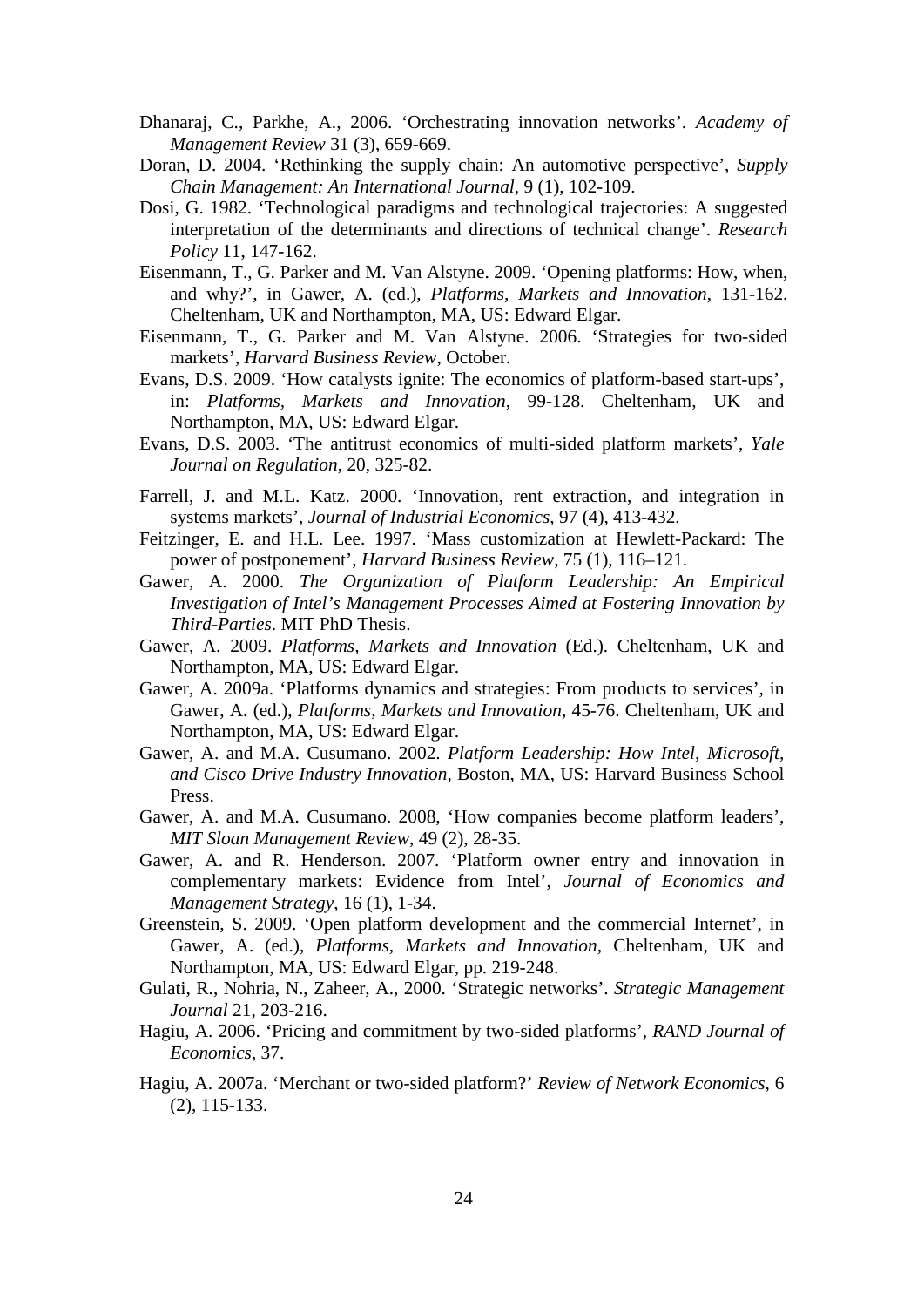- Hagiu, A. 2007b. 'Multi-sided platforms: From microfoundations to design and expansion strategies', Harvard Business School, Working Paper No. 07-094, accessed 06 Feb 2012 at http://www.hbs.edu/research/pdf/07-094.pdf
- Iansiti, M. and R. Levien. 2004. *The Keystone Advantage: What the New Dynamics of Business Ecosystems Mean for Strategy, Innovation, and Sustainability*. Boston, MA, USA: Harvard University Press.
- Jacobides, M.G., T. Knudsen and M. Augier. 2006. 'Benefiting from innovation: value creation, value appropriation and the role of industry architectures', *Research Policy*, 35 (6), 1200–1221.
- Krishnan, V. and G. Gupta. 2001. 'Appropriateness and impact of platform-based product development', *Management Science*, 47, 52–68.
- Lehnerd, A.P. 1987). 'Revitalizing the manufacture and design of mature global products', in B.R. Guile and H. Brooks (eds.) *Technology and Global Industry: Companies and Nations in the World Economy*, Washington, D.C.: National Academy Press, pp.49–64.
- Lorenzoni, G., Lipparini, A. 1999. 'The leveraging of interfirm relationships as a distinctive organizational capability: A longitudinal study'. *[Strategic](javascript:__doLinkPostBack()  [Management Journal](javascript:__doLinkPostBack()* 20 (4), 317-339.
- McGrath, M.E. 1995. *Product Strategy for High-Technology Companies*, New York, NY, US: Irwin Professional Publishing.
- Meyer, M.H. and A.P. Lehnerd. 1997. *The Power of Product Platforms: Building Value and Cost Leadership*, New York, NY, US: Free Press.
- Muffato, M. 1999. 'Platform strategies in international new product development', *International Journal of Operations and Production Management*, 19 (5/6), 449- 59.
- Muffato, M. and M. Roveda. 2002. 'Product architecture and platforms: A conceptual framework', *International Journal of Technology Managemen*t, 24 (1).
- Moore, J.F. 1996. *The Death of Competition: Leadership and Strategy in the Age of Business Ecosystems*. HarperBusiness.
- Nambisan, S and M. Sawhney. 2011. 'Orchestration processes in network-centric innovation: Evidence from the field'. *Academy of Management Perspectives*, August, 40-57.
- Naughton, K., E. Thornton, K. and H. Kerwin. 1997. 'Can Honda build a world car?', *Business Week*, 100 (7).
- Perrons, R.K., 2009. 'The open kimono: How Intel balances trust and power to maintain platform leadership'. *Research Policy* 38, 1300-1312.
- Pine, B.J. 1993. *Mass Customization: The New Frontier in Business Competition*, Boston, MA, US: Harvard Business School Press.
- Pisano, G. P. and D.J. Teece 2007. 'How to capture value from innovation: Shaping intellectual property and industry architecture', *California Management Review*, 50 (1), 278-296.
- Parker, G. and M. Van Alstyne. 2005. 'Two-sided network effects: A theory of information product design', *Management Science,* 51, 1494-1504.
- Pine, B.J. 1993. *Mass Customization: The New Frontier in Business Competition.* Boston, MA: Harvard Business School Press.
- Rechtin, M. and R. Kranz. 2003. 'Japanese step up product charge', *Automotive News*, 77 (August 18), 26–30.
- Robertson, D. and K. Ulrich. 1998. 'Planning for product platforms', *MIT Sloan Management Review*, 39 (4), 19-31.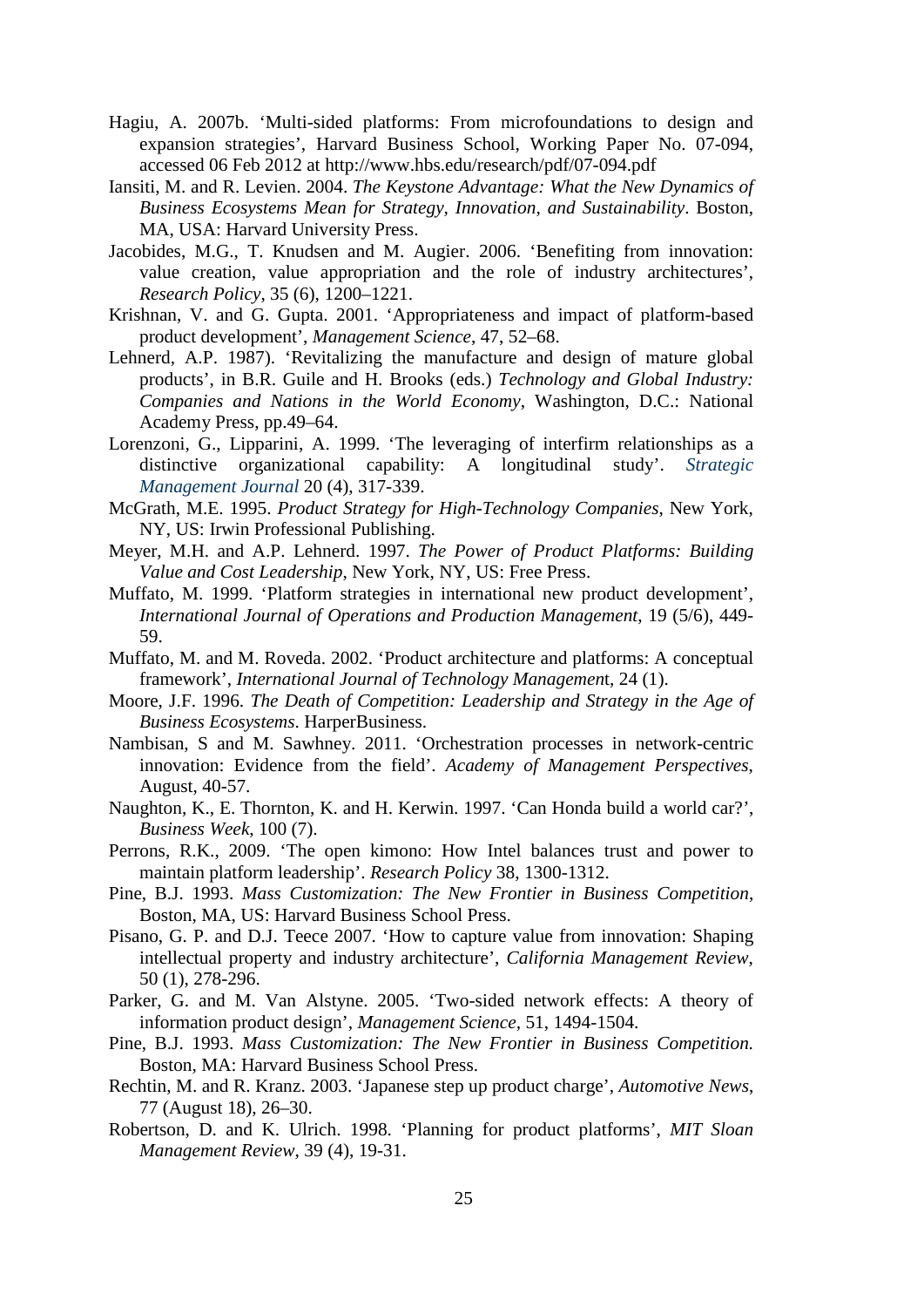- Rochet, J.-C. and J. Tirole 2006. 'Two-sided markets: A progress report', *RAND Journal of Economics*, 35, 645-667.
- Rochet, J.-C. and J. Tirole. 2003. 'Platform competition in two-sided markets', *Journal of the European Economic Association*, 1 (4), 990-1029.
- Rosenberg, N. 1969. 'The direction of technological change: Inducement mechanisms and focusing devices'. *Economic Development and Cultural Change* 18 (1), 1-24, Part 1. October.
- Rothwell, R. and P. Gardiner (1990), 'Robustness and product design families', in Oackley, M. (ed.), *Design Management: A Handbook of Issues and Methods*, 279-292. Cambridge, MA, USA: Basic Blackwell Inc..
- Sabbagh, K. 1996. *Twenty-First Century Jet: The Making and Marketing of the Boeing 777*. New York, NY, US: Scribner.
- Sako, M. 2003. 'Modularity and outsourcing: The nature of co-evolution of product architecture in the global automotive industry', in Prencipe, A., A. Davies and M. Hobday (eds) , *The Business of Systems Integration*, 229-253. Oxford , UK: Oxford University Press.
- Sako, M. 2009. 'Outsourcing of tasks and outsourcing of assets: Evidence from automotive suppliers parks in Brazil', in Gawer, A. (ed.), *Platforms, Markets and Innovation*, Cheltenham, UK and Northampton, MA, US: Edward Elgar, pp. 251- 272.
- Sanderson, S.W. and M. Uzumeri. 1997. *Managing Product Families*, Chicago, IL, USA: Irwin.
- Sawhney, M.S. 1998. 'Leveraged high-variety strategies: From portfolio thinking to platform thinking', *Journal of the Academy of Marketing Science*, 26 (1), 54–61.
- Schilling, M.A. 2009. 'Protecting or diffusing a technology platform: Trade-offs in appropriability, network externalities, and architectural control', in Gawer, A. (ed.), *Platforms, Markets and Innovation*, 192-218. Cheltenham, UK and Northampton, MA, US: Edward Elgar.
- Simpson, T.W., Siddique, Z. and J. Jiao. 2005. 'Platform-based product family development: introduction and overview', in Simpson, T.W., Siddique, Z. and Jiao, J. (eds), *Product Platforms and Product Family Design: Methods and Applications*, New York, NY, US: Springer, pp. 1-16.
- Staudenmayer, N., M. Tripsas and C.L. Tucci. 2005. 'Interfirm modularity and its implications for product development', *Journal of Product Innovation Management*, 22, 303-321.
- Szczesny, J. 2003. 'Mazda ushers in new Ford era: Platform sharing across global brands is Ford's new way of doing business', Viewed February 14, 2006, [http://www.thecarconnection.com/index.asp?article=6574pf=1.](http://www.sciencedirect.com/science?_ob=RedirectURL&_method=externObjLink&_locator=url&_cdi=6931&_plusSign=%2B&_targetURL=http%3A%2F%2Fwww.thecarconnection.com%2Findex.asp%3Farticle%3D6574pf%3D1)
- Tierney, C., A. Bawden and M. Kunii. 2000. 'Dynamic duo', *Business Week* (October 23), p. 26.
- von Hippel, E. 2005. *Democratizing Innovation.* Cambridge, MA: MIT Press.
- West, J. 2003. 'How open is open enough? Melding proprietary and open source platform strategies', *Research Policy,* 32, 1259-1285.
- Wheelwright, S.C. and K.B. Clark. 1992. 'Creating project plans to focus product development', *Harvard Business Review*, 70 (2), 67–83.
- Whitney, D.E. 1993. 'Nippondenso Co. Ltd: A case study of strategic product design', *Research in Engineering Design*, 5 (1), 1-20.